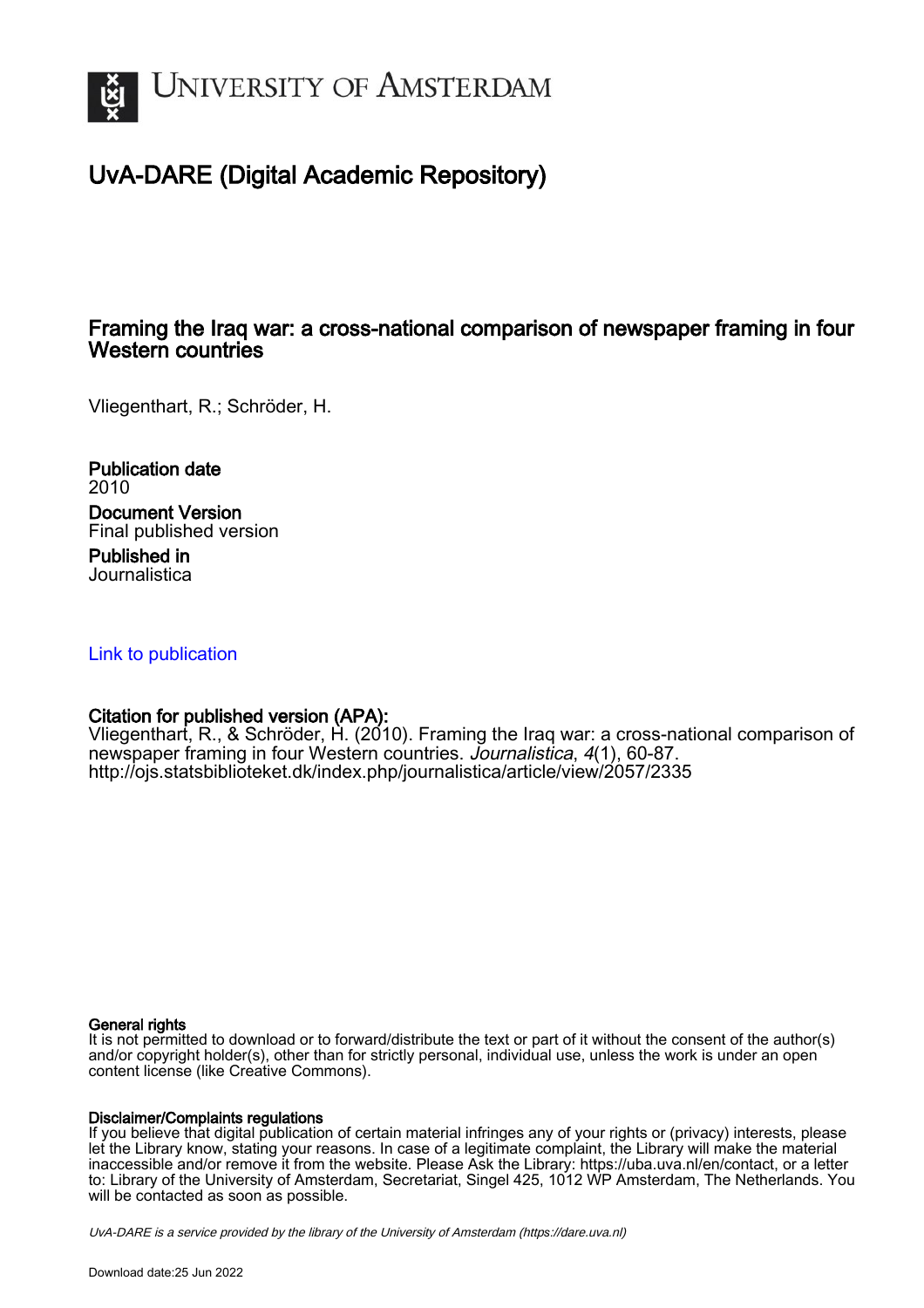# **Framing the Iraq War A Cross-National Comparison of Newspaper Framing in Four Western Countries**

#### **BY RENS VLIEGENTHART & HEIKE SCHRÖDER**

In this paper we compare the newspaper attention for and framing of the Iraq issue in four Western countries (US, UK, Germany and the Netherlands) during the period September 2002 until August 2003. Using computer assisted coding based on wordlists constructed by human coders, we analyzed more than 70,000 articles from 12 newspapers. We pose the question how framing differs across countries, time and newspapers. Our results confirm the vast majority of our hypotheses and demonstrate that the national political context, the political leaning of newspapers and the stage of the conflict can account for a large amount of the variation in the attention for the issue and in the way it is presented.

Since World War II, the international community has rarely been as divided as during the 2003 debate on military intervention in Iraq. In the end, a small coalition of allies, led by the United States and the United Kingdom, started the war without UN approval and despite strong opposition from many countries, including Russia, France and Germany.

In this paper, we compare the newspaper coverage of the build up to the Iraq war, the conflict itself and its aftermath in four different Western countries—the United States, the United Kingdom, Germany and the Netherlands. These countries exhibited differences in terms of government policy and public opinion on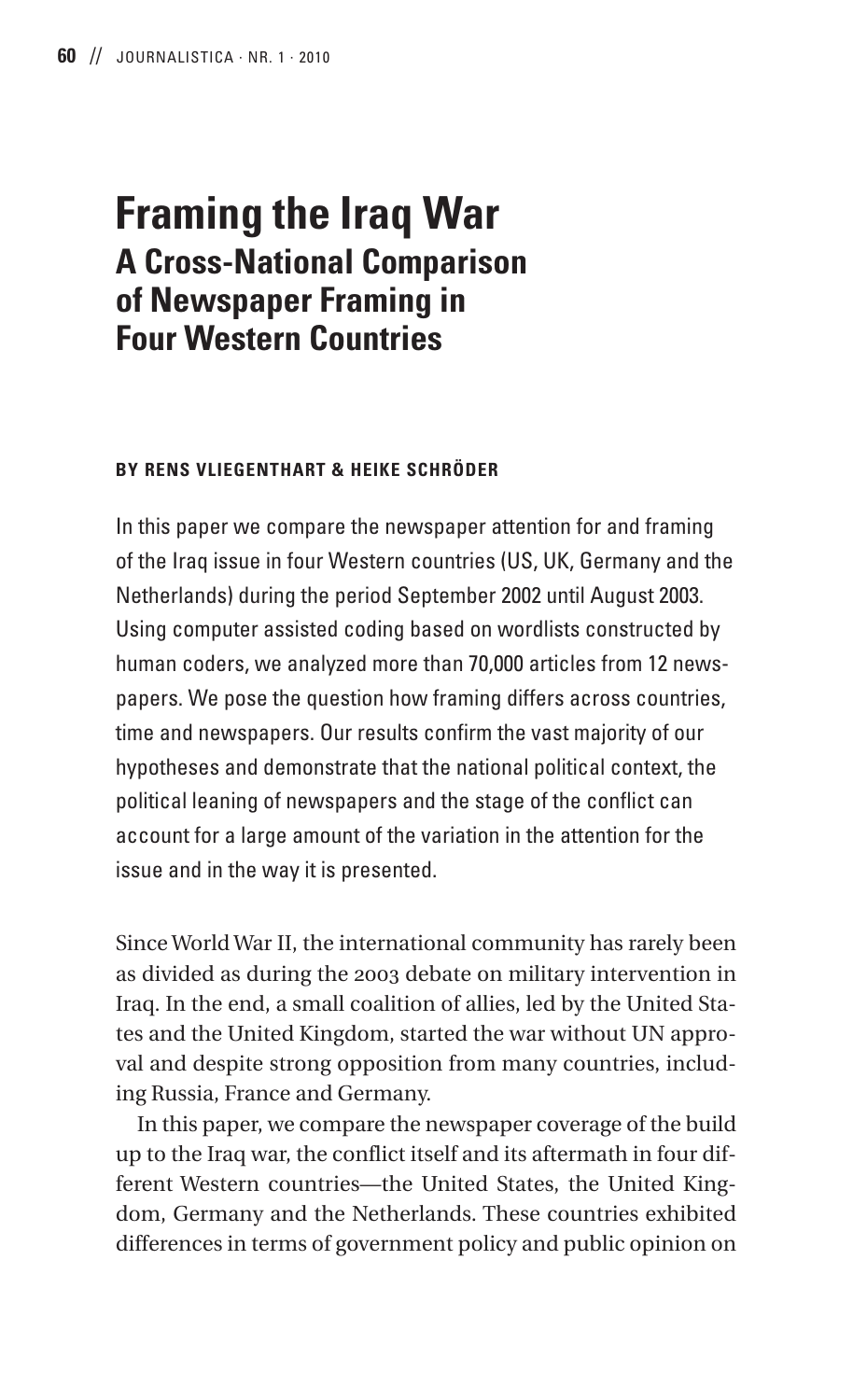the Iraq invasion. We try to answer the question what causes variation in media coverage of the Iraq war. In order to answer this question we first focus on if and how media coverage differed across time, countries, and news outlets (left-leaning versus right-leaning). Second, we investigate which of those sources of variation contributes most to the explanation of war coverage.

#### **The media on the Iraq war – comparing media coverage**

The coverage of the Iraq war during the first months of 2003 has received considerable attention (e.g. Entman, 2004; Dimitrova and Strömbäck, 2005; Walgrave and Verhulst, 2005). This research, however, has been limited in at least two respects. First, it tends to be restricted to one or two countries (Aday, Livingston and Herbert, 2005; Dimitrova and Strömbäck, 2005; Entman, 2004; Kirstensen and Orsten, 2007; Rutherford, 2004). Second, it tends to be bounded to the period preceding military intervention to the "official" period of war (Aday et al., 2005; Dimitrova and Strömbäck, 2005). The study conducted by Stefaan Walgrave and others (see Walgrave and Verhulst, 2005) is a noteworthy exception. This study was limited, however, to the three months before the actual start of the war. A more complete picture can be obtained by taking into account more countries and a longer research period. We also try to take into account a broader range of possible explanations for observed coverage patterns. The focus is both on the attention that the war received, but also on the way the war is presented – i.e. *framed*. In that way, our study deals with questions that relate to the coming into existence of media coverage and what is known in communication science as *agenda-building* (Cobb and Elder, 1971) and *frame-building*. Both are regarded as important aspects of mass media processes and especially the latter is considered an understudied object (Scheufele and Tewksbury, 2007).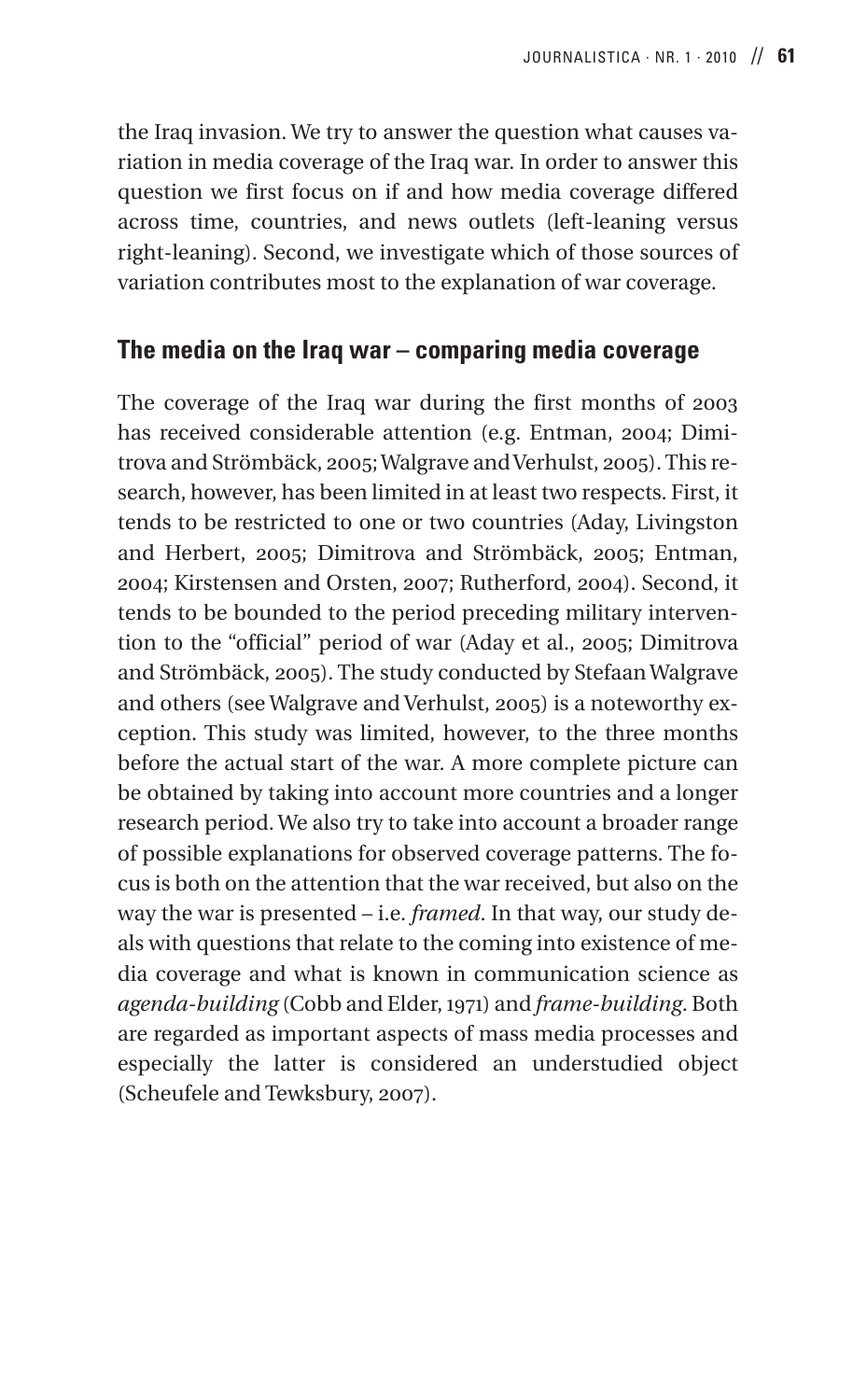#### **Media-framing of the Iraq war**

Media coverage can be researched in many ways and numerous aspects of the content of newspaper articles can be taken into account. In this research, we mainly focus on the way the Iraq war is *framed*. When considering framing in the media, a wide range of classifications and definitions is available. A "classic" definition is the one offered by Entman (1993: 52). He defines media framing as "[selecting] some aspects of perceived reality and make them more salient in a communicating text, in such a way as to promote a particular definition of a problem, causal interpretation, moral evaluation, and/or treatment recommendation for the item described".

Our distinction of frames is based on studies from the field of social movement research and on the media framing of armed conflicts and mainly the work of Snow and Benford (1988). To start with the latter, Snow and Benford (1988) offer a classification distinguishing three core elements of social movement framing: *diagnostic framing* (problem identification and attributions), *prognostic framing* (articulation of the proposed solution) and *motivational framing* (mobilization of collective action). Though Snow and Benford focus in the first instance on social movements, the media themselves can also be one of the actors involved in the framing of movement-issues. Several scholars have researched the media-framing of certain issues (partly) based on this distinction (e.g. Ferree, Gamson, Gerhards and Rucht, 2002; Koopmans and Statham, 1999).

In the study of armed conflicts, several studies employ frames that have a considerable overlap with Snow and Benford's classification (see for example Cooper 2002, Dimitrova and Strömbäck 2005). Snow and Benford's distinction is in line with Entman's definition and offers a good starting point to distinguish frames in a systematic way. The central question in the diagnostic framing task is "what is the problem"? This relates most directly to the (possible) causes or a *legitimization* to go to war. In the case of prognostic framing, the main question is "what needs to be done"?, which can be relates to the action itself (in this case the *intervention* in Iraq) as well as the (possible) outcomes, or *conse-*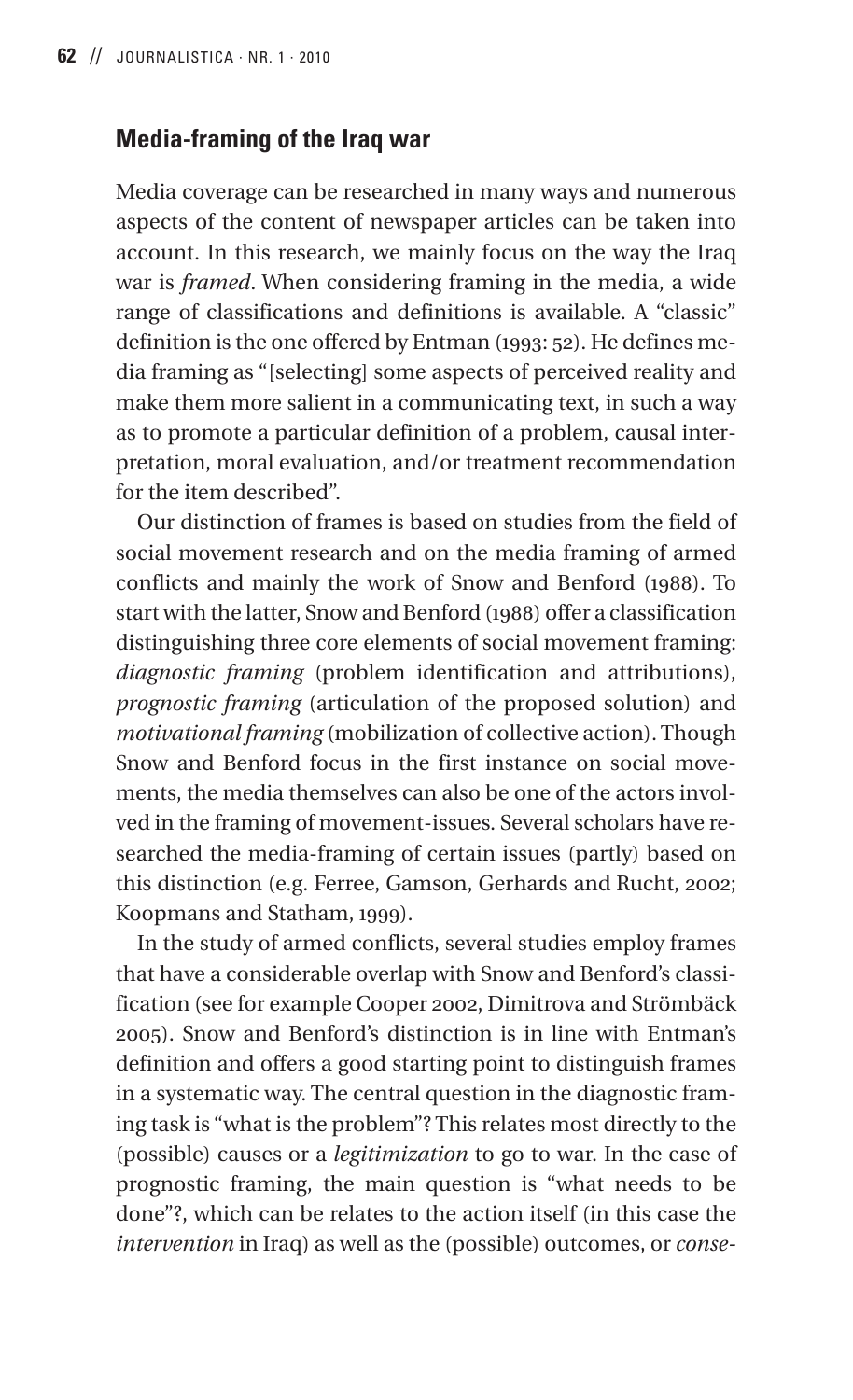*quences*, of this action. Snow and Benford's motivational framing encompasses a characteristic of social movement framing ("a call for action") that is less likely to be reflected in media coverage (Snow, Vliegenthart, and Corrigall-Brown, 2007). It is only in rare occasions that media take up a mobilizing role (but see Walgrave and Manssens, 2000). However, the outcome of motivational framing by others can be reported upon. In our specific case the actual protest against the war, is an interesting and distinct characteristic of the media coverage (see also Dimitrova and Strömbäck, 2005).

All in all, this leads us to distinguish four frames:

- Legitimization: the coverage focuses on reasons that do or do not legitimize an intervention in Iraq.
- Intervention: the coverage focuses on plans to go to war or on the intervention and its progression.
- Consequences: the coverage focuses on the possible consequences of the intervention in Iraq.
- Protest: the coverage focuses on protest against or support for the intervention in Iraq.

Next to framing, we also pay attention to the *attention* and *overall tone of the article*. This tone can be more or less favorable towards the general issue of military intervention in Iraq by stressing the legitimacy or illegitimacy of the intervention, negative versus positive consequences, and the protest versus support for intervention.

## **Linking national characteristics, newspaper characteristics and time elements to media content**

To answer our research question on explaining variation in coverage, we focus on the extent to which country, media outlet and time serve as determining factors in differences in this coverage (see also Snow et al., 2007).

## *Country characteristics*

This government's position is likely to impact media coverage. In a democracy the media ideally reflect the voices expressed by po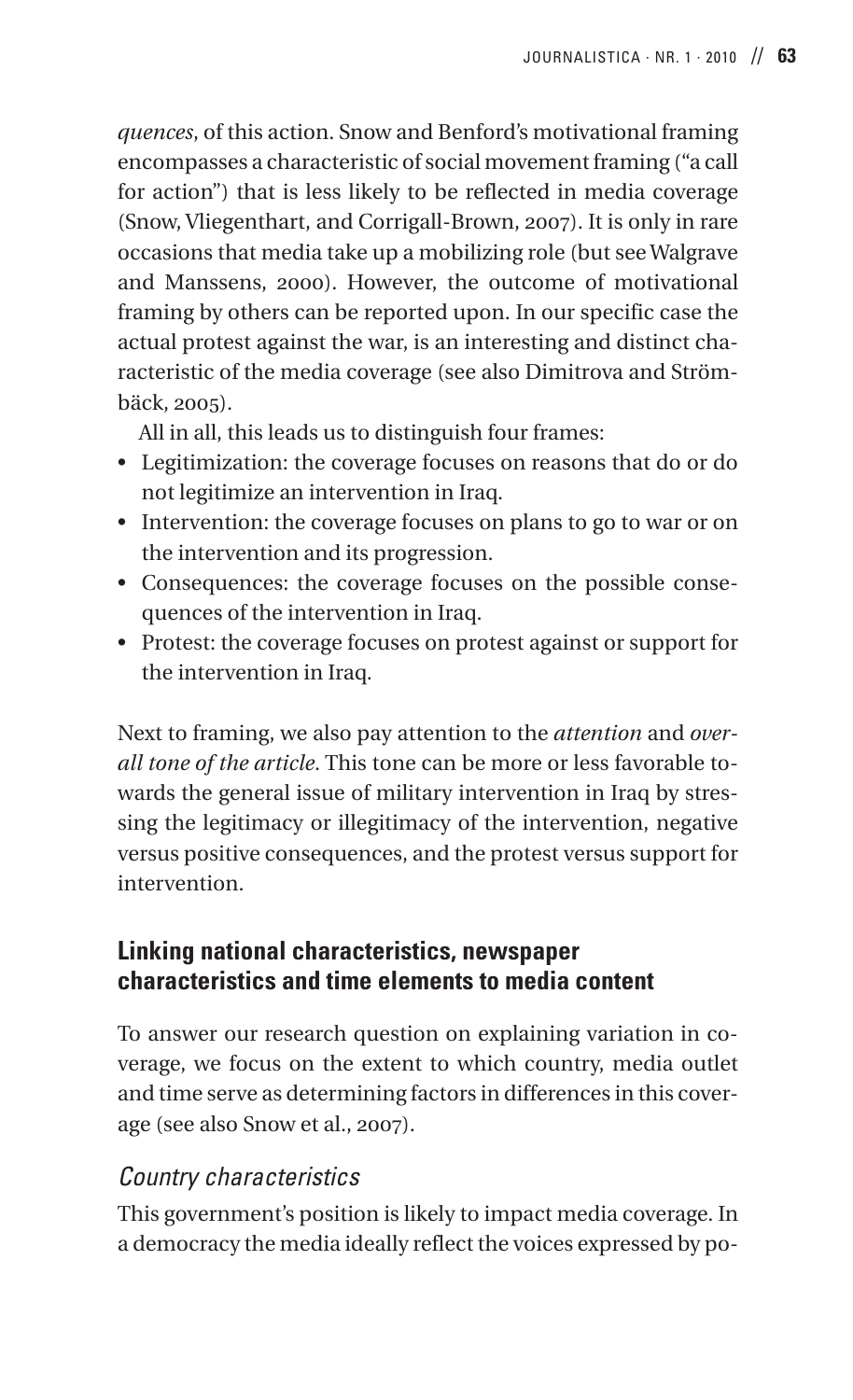litical actors of the entire political spectrum—the so-called *mirroring function* of the media. In Western democracies the media are also expected to "critically observe the political process and concerns of the public and address them to the actors in the political process for processing" (Eilders, 2000: 182), which is known as the *watchdog function*. Yet the media rely on official sources (Brandenburg, 2002: 39). These actors are deemed important because they occupy positions of power. The media follow the power hierarchy; they pay more attention to government leaders than to ministers, more attention to governing parties than to opposition parties, and so on (Schönbach, de Ridder and Lauf, 2001). While reliance on official sources is economical, it favors their viewpoints at the expense of alternative ones. When media coverage of a given event is reduced to official sources, it is considered to be "indexed." (Bennett, 1990: 106)

The indexing hypothesis would yield the expectation that in countries that are involved directly in the war coverage about it will be more positive. Additionallly, during war times, citizens, but also journalists, refrain from criticizing the government in order not to be regarded as unpatriotic. This *rally around the flag* is convincingly demonstrated in the United States (Hetherington and Nelson, 2003; see also Ruigrok and Van Atteveldt, 2007).

If we look at the basic assumptions of the indexing hypothesis, also the opposition's point of view is of importance. They can be regarded as official sources that are relatively high in the power hierarchy. If the opposition disagrees with the government's stance, this might partly suppress the positive effect the government's stance has on media coverage. During our research period the US was governed by a Republican president with the Senate and the House of Representatives also dominated by Republicans. Opposition was limited with roughly 40 percent of the Democrats supporting a resolution in Congress that would allow the president to use force. In the UK, the Labor party under the leadership of Tony Blair governed the country. The largest opposition party, the Conservatives, supported military intervention, but the Liberal Democrats and a considerable part of Blair's own party strongly opposed it. In February 2003, almost one third of the Labor faction in parliament voted against war. In Germany,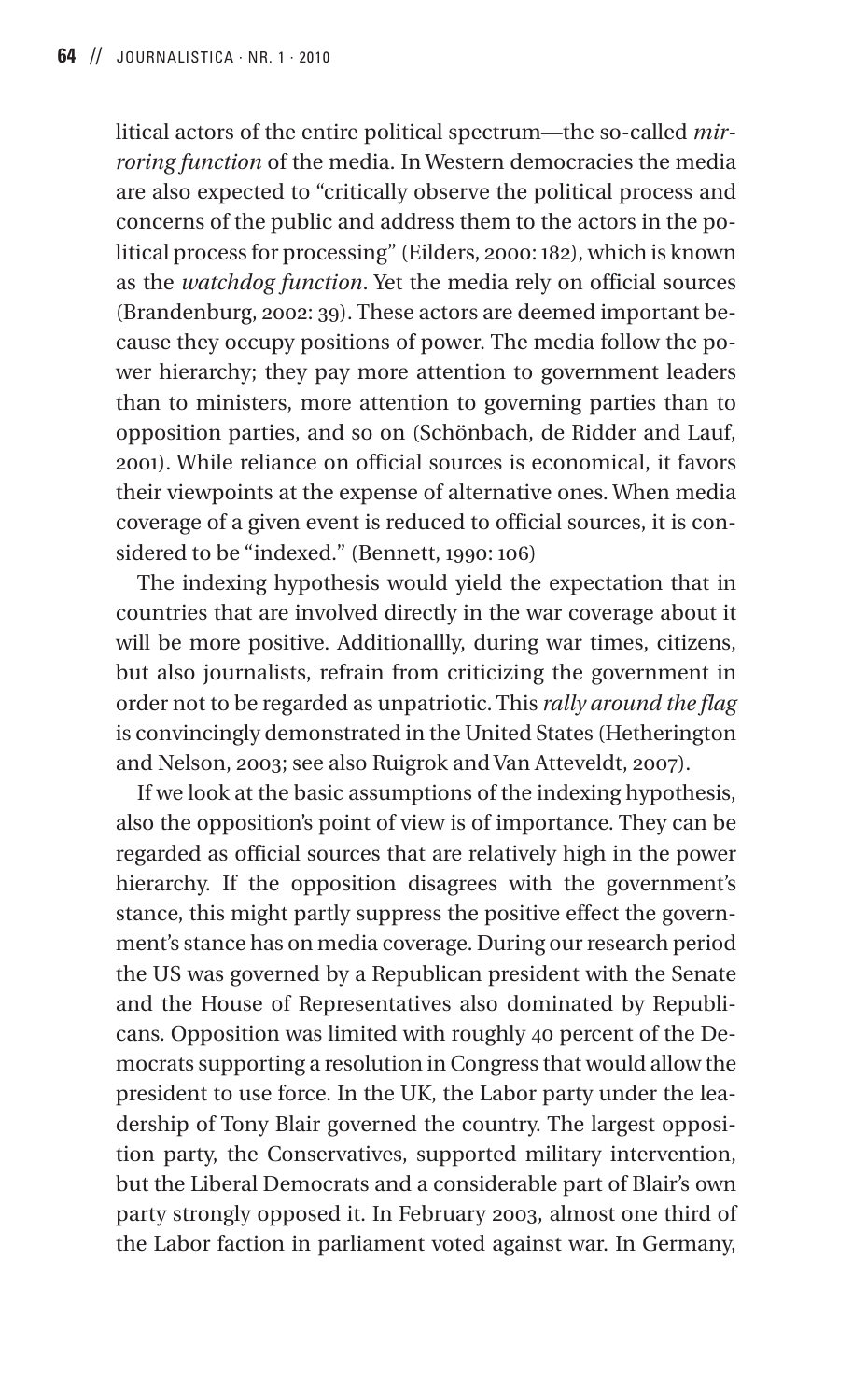Social Democrat leader Gerhard Schröder strongly opposed the war during the 2002 parliamentary election campaign, which helped his government get re-elected. The biggest opposition party, the Christian-Democrats also opposed the intervention, limiting the political support for war. In the Netherlands the political situation was more complicated. Although the Dutch government supported the war politically, opposition came from smaller parties on the left. In the post-election coalition talks between the Christian Democrats, who supported the war, and the Social Democrats, who had a more skeptical attitude, the two parties agreed to support the war politically but not militarily. This attempt at coalition formation ultimately failed and a new coalition, consisting of Christian Democrats and Liberals, was formed that supported the war and sent troops for the rebuilding effort.

A country's participation in the war is likely to not only affect the tone of coverage, but also several other of the media content characteristics we distinguish. Due to the (potential) substantial financial costs for countries involved in the war as well as the casualties it might entail, debate about whether a war is legitimate or not might be more prevalent. Furthermore, the sheer attention for the war might be higher as well. Finally, one might expect that in the country that supports the war initially only politically (Netherlands), but is actively involved in the 'rebuilding' phase more emphasis is put on the consequences of the war.

Also general public opinion might be able to do so. Studies have shown that journalists are in some instances guided by general public opinion and reflect this opinion (Soroka, 2002). According to an international Gallup Poll held in January 2003 public opinion on the issue differed largely<sup>1</sup>, with US citizens being most supportive. This gives us an additional reason to expect coverage in this country to be most favorable. Furthermore, citizens might also get engaged in more explicitly expressing their opinions by participating in protest events. While we include both protests in favor of intervention as well as against intervention, we expect the vast majority of coverage to focus on the latter (see also Dimitrova and Strönbäck 2005). In all of the countries studied, one or several organized coalitions protested against the war (Meyer and Corrigall-Brown, 2005; Walgrave and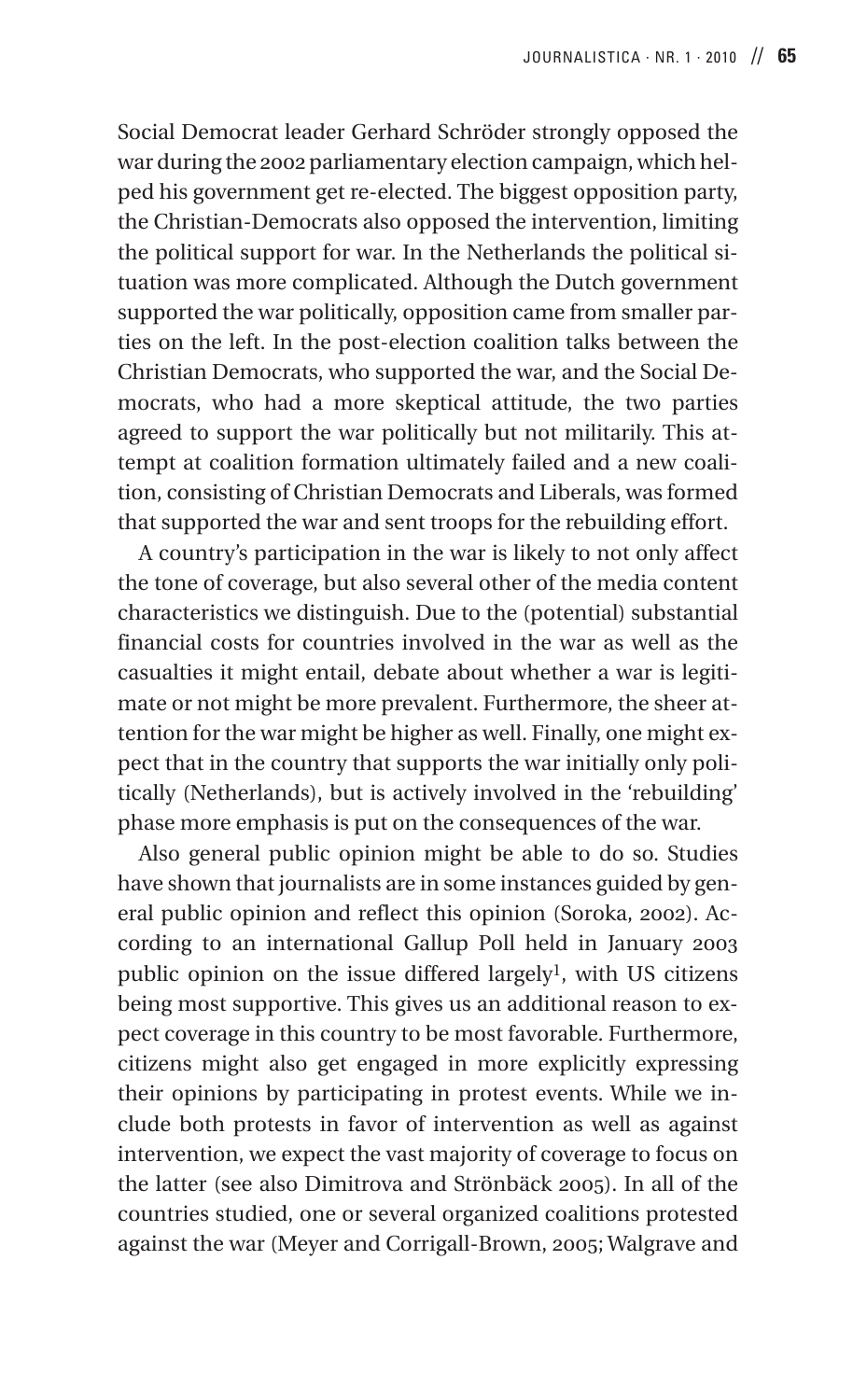Verhulst, 2003). On February 15, 2003, the largest coordinated demonstrations occurred in the four countries, with the number of estimated participants being 2.5 million (0.9 percent of the population) in the US, one million in the UK (1.6 percent), 500,000 in Germany (0.6 percent), and 70,000 in the Netherlands (0.4 percent) (Walgrave and Verhulst, 2003). Research from the field of social movements has shown that the number of participants is an important predictor for the likelihood that a protest event is covered in the media (Smith et al., 2001). It seems reasonable to extend this argument and expect the incidence of the protest frame to increase with the size of protest events. This size might be a good proxy for the level of mobilization against the war that is present within a society and thus for the wider dissemination of protest beyond this single event. The more well-attended protest events take place, the more media will report about it. This results in the expectation that in the US and the UK media protest framing will occur most often.

Overall, the country-level differences result in the following six hypotheses:2

- (H1a) In countries whose governments supported the war (UK, US and Netherlands), the war reporting is more positive.
- (H1b) In countries where little formal political opposition to the government's formal position exists (US, Germany and Netherlands), the tone of reporting is more in line with the government's formal position.
- (H1c) In countries that are support the war militarily (UK and US) the legitimization framing is used more often.
- (H1d) In countries that support the war militarily (UK and US), more attention will be paid to the Iraq issue.
- (H1e) In the country that is solely involved in the rebuilding effort (Netherlands), more emphasis will be put on the (potential) consequences of the war.
- (H1f) In countries where protest events against the war are largest (UK and US), the protest frame is used more often.

## *Newspaper characteristics*

Media coverage could also be affected by newspaper characteristics, particularly their political orientation and partisan leaning.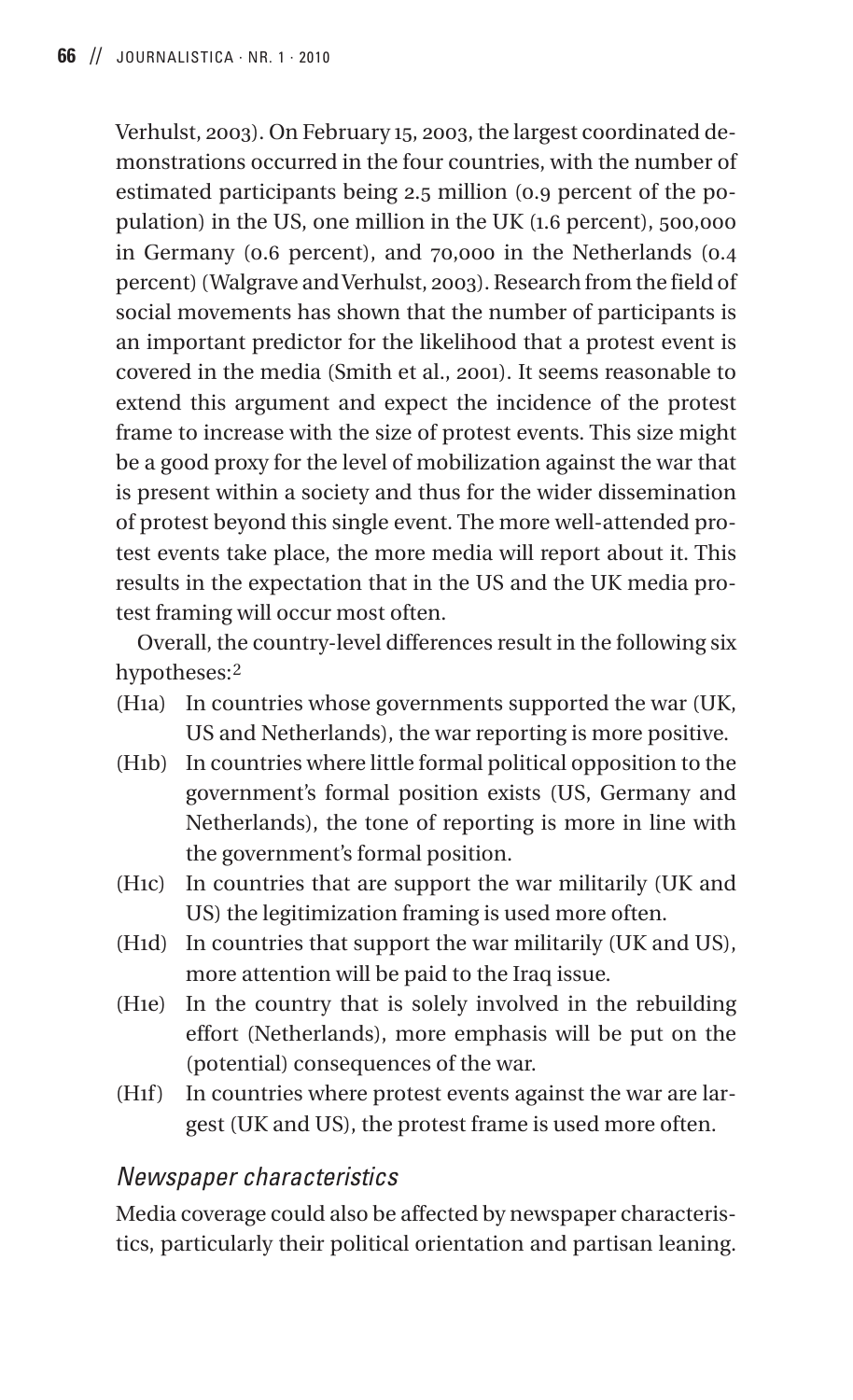Newspapers can be classified as positioned on the left, in the center or on the right of the political spectrum (Kleinnijenhuis, 2003). Regarding the political orientation of the newspapers, we expect a straightforward relationship: the more leftist the newspaper, the more negative it will be about intervention, reflecting the general political position of left-wing politicians and citizens (Walgrave and Verhulst, 2005). Furthermore, since protest against the war was concentrated on the left side of the political spectrum, leftist newspapers are more likely to pay attention to protests and protest framing. This results in the following two hypotheses:

- (H2a) The more leftist the newspaper, the less favorable media coverage about the war will be.
- (H2b) Leftist newspapers will use the protest frame more often than other newspapers.

#### *Time aspects/factors*

As a certain event or issue advances, there can be considerable shifts in the way the issue is presented. We take into consideration whether news coverage occurs in the period before, during or after the "official" war. Our expectations regarding the time periods are rather straightforward and based on the assumption that mass media coverage reflects the actual stage of the conflict. We expect that in the months preceding the war, when the debate was focusing on whether or not to invade, the news will focus on the question whether the war is legitimate. Furthermore, during that period most protest events took place, resulting in the expectation that protest framing is more present during that time. During the war itself, coverage will shift to the intervention. Additionally, due to the newsworthiness of actual war activity it is likely that attention is higher compared to before and after the war. After the war, when the real effects of this war become more apparent, we expect more media attention for the consequences of the war. This results in the following hypotheses:

- (H3a) Legitimization framing is most present in the months preceding the war.
- (H3b) Protest framing is most present in the months preceding the war.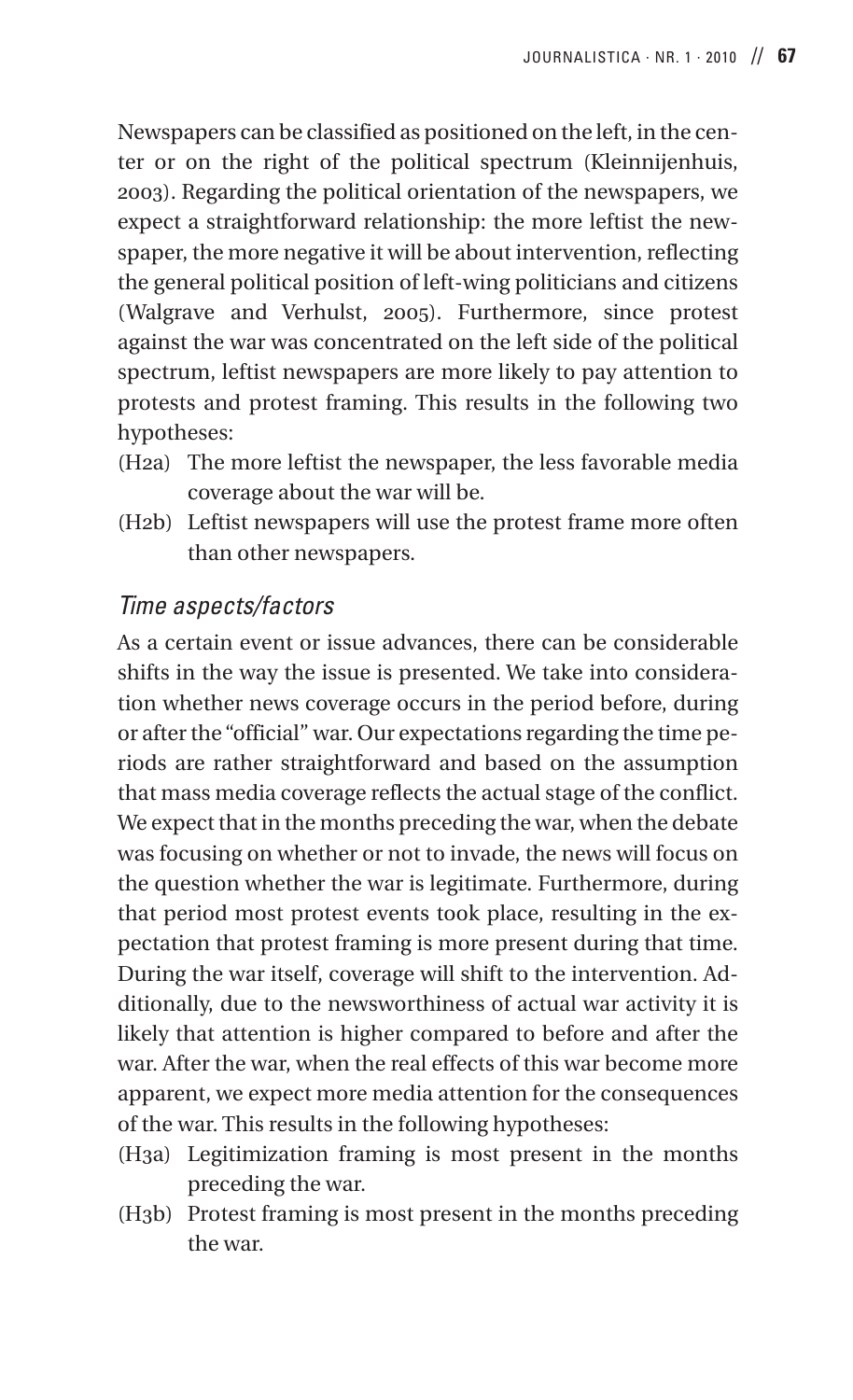- (H3c) Intervention framing is most present during the official war.
- (H3d) Attention is highest during the official war.
- (H3e) Consequences framing is most present after the official war.

## **Methods**

Our research period ranges from the beginning of September 2002 until the end of August 2003, covering several months before the March 2003 intervention, as well as the intervention itself and several months after the official end of the war in April 2003. As mentioned, we investigated four countries that differ considerably on the key independent variables of interest: the United Kingdom, the United States, Germany and the Netherlands.

Our independent variables indicating the political context are operationalized as follows:

*Political leaning of newspaper.* We selected three newspapers from each country, making a distinction between "leftist", "center" and "rightist" newspapers. In the analysis, we included dummies for left-leaning and right-leaning newspapers. For each country we selected three newspapers, which differ in their leftright positioning (Eilders, 2002; Kleinnijenhuis, 2003; Walgrave and Verhulst, 2005). They are presented in Table 1.3

Finally, here is how we operationalized the stage of the conflict:

|                       | Left                   | <b>Center</b>          | <b>Right</b>                         |
|-----------------------|------------------------|------------------------|--------------------------------------|
| <b>United States</b>  | <b>Washington Post</b> | New York Times         | <b>USA Today</b>                     |
| <b>United Kingdom</b> | Guardian               | Independent*           | The Times*                           |
| Germany               | Tageszeitung           | Süddeutsche<br>Zeitung | Frankfurter<br>Allgemeine<br>Zeitung |
| <b>Netherlands</b>    | Volkskrant             | NRC Handelsblad        | Telegraaf                            |

**Table 1**

Newspapers and their left-right positioning per country

*Note:* \* Sunday editions are included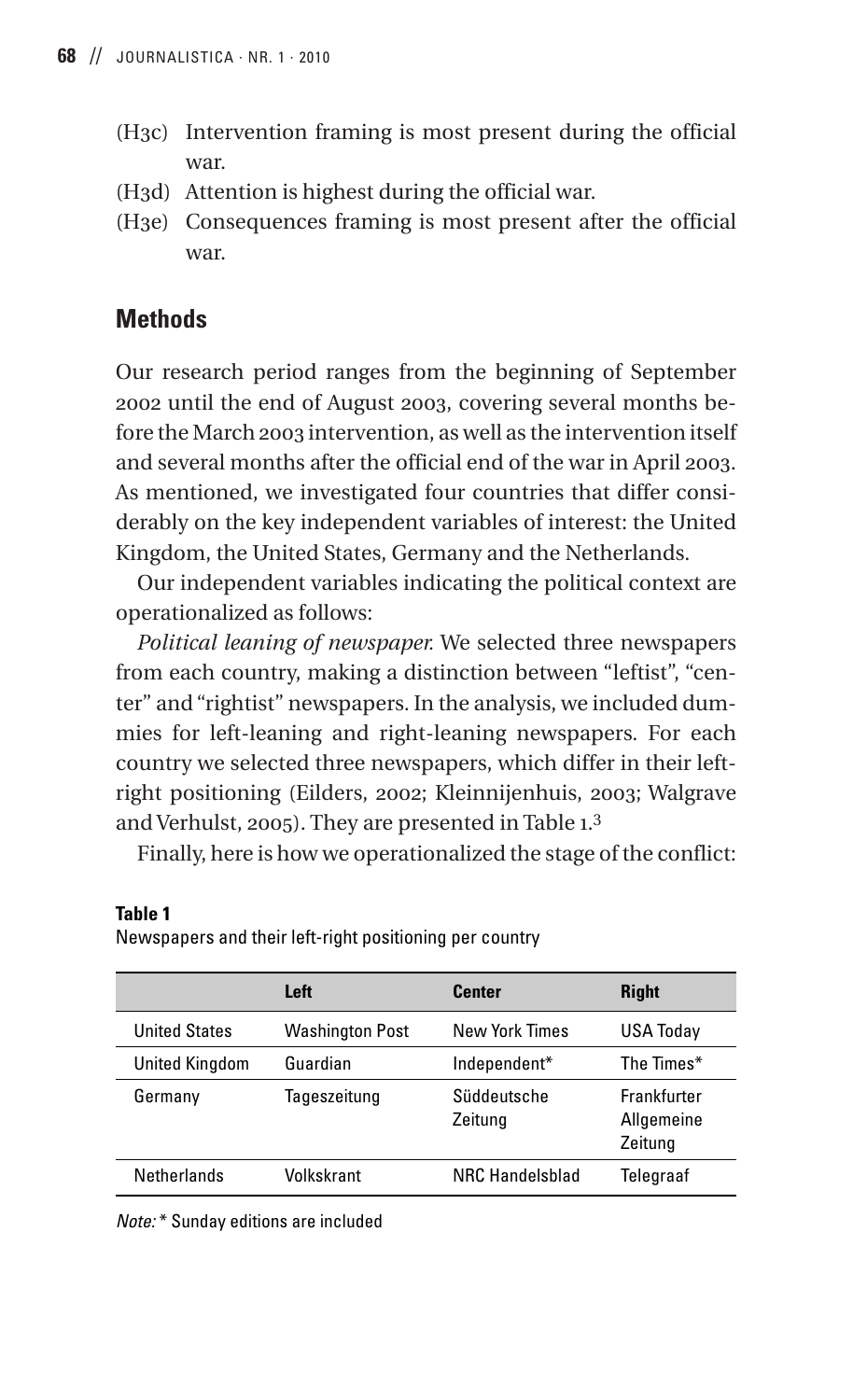*Time aspects*. We capture time-differences by dividing our research period into three phases. The first phase lasts from September 2002 until the beginning of the war on March 20, 2003. The second phase covers the official war period, which lasted from March 20<sup>th</sup> until April 10, the day that the statue of Saddam Hussein was taken down in Baghdad and officials declared the war to be over. The third phase, the post-war period, covers the remaining weeks of our study: April 11 through August 31, 2003. In the analysis, we included dummies for the pre-war and war periods.

#### *Media Framing*

We now turn to the operationalization of our dependent variables.

We searched the selected newspapers for all articles containing the word "Iraq" (US and UK newspapers) or "Irak" (German and Dutch newspapers) in LexisNexis. In total we retrieved 70.490 articles. We acknowledge that not all of the articles are of equal importance in their content and placement. To cover some of this variation we weighted front-page articles twice as heavily as the other articles. This way, our final sample contained 85.474 units of analysis (see Table 2), with considerable cross-country differences regarding both the number and length of articles.

*Various news frames*. The occurrence of each media frame per article was established using computer assisted coding. Frames were distinguished using word combinations (search strings) indicative of the presence of a given frame (Gamson and Mogdiliani, 1989).

The search-strings were derived by coding a random sample of 100 articles per country. For each article, a coder identified the frames and what words or word combinations were associated with each frame. A score of 0 ("frame not present") or 1 ("frame present") was assigned. The same was done for the tone-variable (-1 non-favorable; 0 neutral/mixed; 1 favorable). Based on the indicated word(s) and word-combinations for each country, extensive search-strings were composed (see Appendix A for the Englis version). The coder also noted whether an article included favorable and non-favorable tone elements.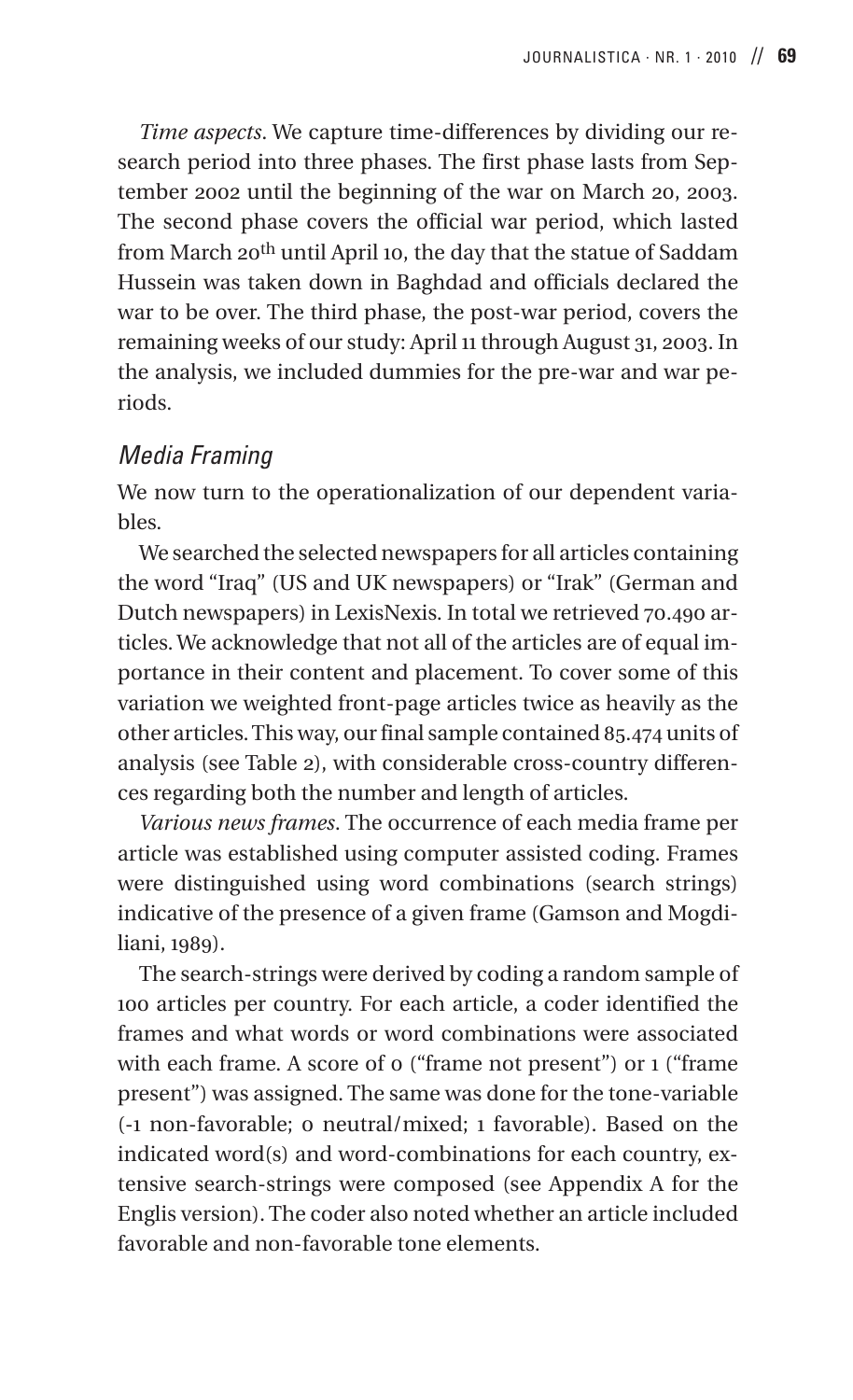|                       | Number of<br>articles | <b>Mean article</b><br>length (words) | Mean number of<br>frames per article |
|-----------------------|-----------------------|---------------------------------------|--------------------------------------|
| <b>United States</b>  | 28207                 | 861                                   | 1.08                                 |
| <b>United Kingdom</b> | 26351                 | 628                                   | 0.93                                 |
| Germany               | 19908                 | 3781                                  | 0.89                                 |
| <b>Netherlands</b>    | 11008                 | 557                                   | 0.70                                 |
| Total                 | 85474                 | 613                                   | 0.94                                 |

#### **Table 2** Background characteristics of newspaper coverage per country

*Note*: Number of articles is weighted score, with the ones appearing on front page counting twice;<sup>1</sup> the mean length for Germany is lower than for the other countries, partly due to the fact that for some articles only the headline was recorded in Lexis-Nexis. Excluding those articles indeed results in a mean article length of over 400 words (N=18,465), as well as an increase in the mean number of frames per article to 0.94. Since it is not possible to extract frames from just the headline, those articles are excluded from further analyses that relate to framing.

To establish the reliability of our wordlists, we took another random sample, this time of 145 articles. A second coder coded these articles and the results were compared with the results of the coding done by computer using the wordlists. We used two measures from information science to test the quality of our wordlists against the "golden standard" of the manually coded sample. These are *precision* and *recall* (Voorhees, 2004: 4). Precision refers to the percentage of times the computer accurately assigned a category, i.e. of all articles that contain a certain frame according to the computer, which part does indeed contain this frame? The recall measure is the proportion of cases in the category that was predicted, i.e. of all articles that contain a certain frame, what part does the computer recognize? Generally, precision can be increased at a cost of recall and vice versa. Precision for each of our framing-elements .61 and tone was on average and recall .64. For tone, disregarding the articles that the computer assigned to the neutral/mixed category, precision is .53 and recall .67.

While the scores might be considered as somewhat low when using traditional standards for inter-coder agreement, we regard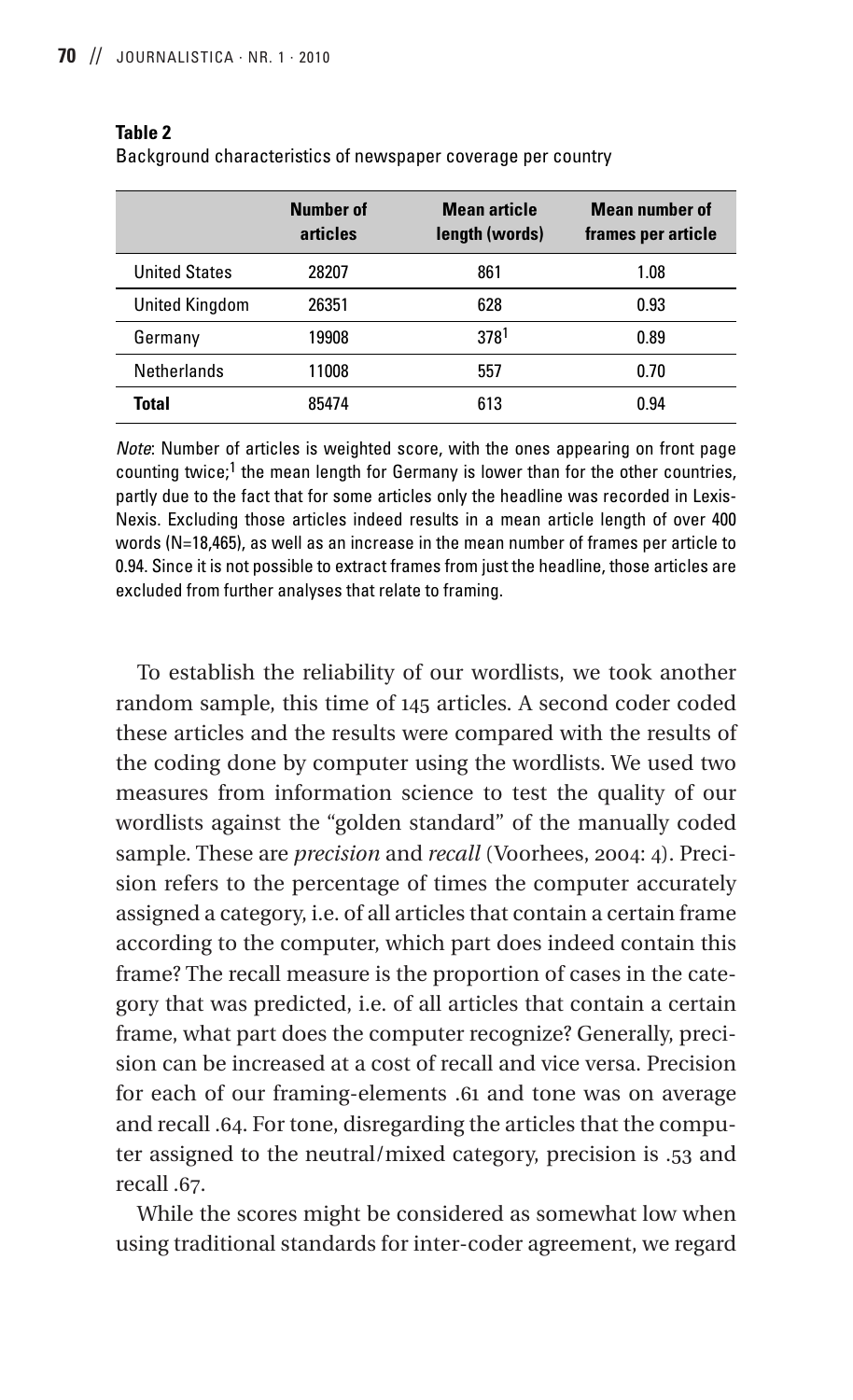them as satisfactory, taking into account the problems computer-assisted coding has in determining the semantic meaning of texts (Roberts, 2000). We tested for and found no systematic differences between the overall outcomes of the manual coding and the computer-assisted one. It is therefore reasonable to assume that on an aggregate level – on which most of the analyses are based – errors level each other out.

## *Method of analysis*

Our analyses include tests for differences between countries and newspapers for attention, frames and tone. To test more precisely the influence of our country, newspaper and time variables on the use of various frames, we used each combination of countries (4), newspaper (3 within each country) and period (3) as our unit of analysis. This results in a total number of observations of 36.

For each unit of analysis, we calculated the daily average attention for the issue and for each of our frames the proportional use for each newspaper in each time period. Similarly, we calculated the overall mean of the favorability-variable (direction). To assess (the size of) the influence of each of our independent variables (country, newspaper, time), we use General Linear Modeling (GLM). This is a multivariate analysis of variance, in which the relative influence of each independent variable is estimated. Additionally, it converses our nominal variables into a set of dummies. The effect sizes for these dummies indicate whether and how certain categories (i.e. countries) differ from each other. Though observations are not independent – they are clustered in time, country and type of newspaper – treating exactly those three criteria as independent variables offers the opportunity to assess how and to what extent variation in our media variables can be attributed to time, country and newspaper (see Snow et al., 2007 for a similar analytical strategy).

#### **Results**

Figure 1 presents media attention to the Iraq issue over time in weighted numbers of articles per country.

Since the main part of the attention is determined by interna-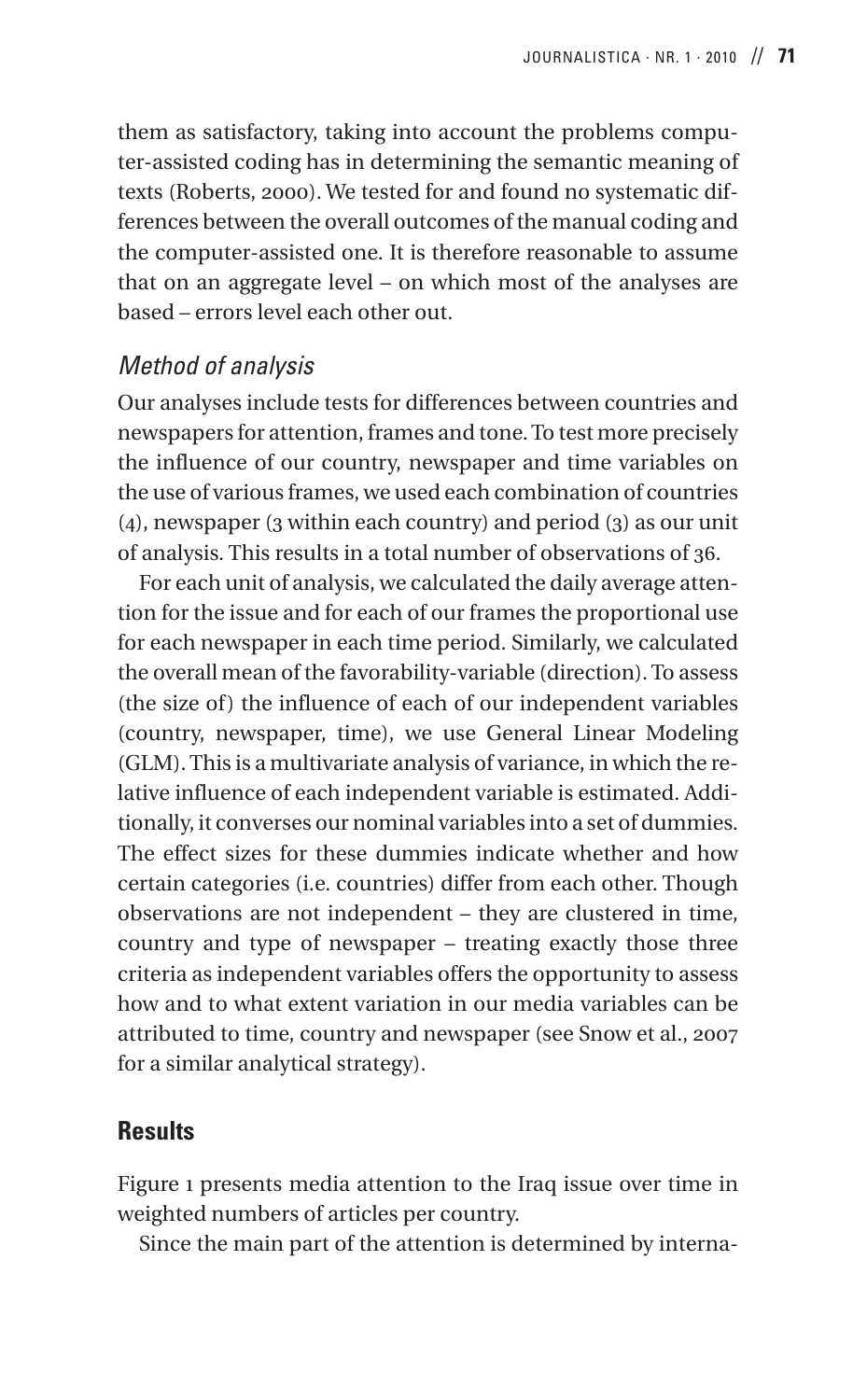

**Figure 1** Attention for the Iraq-issue in four countries

*Note*: Number of articles is a weighted score, with articles appearing on front page counting twice.

tional events, it is hardly surprising that the level of media attention in all four countries follows largely the same pattern. The correlations between the weekly attention in each country range from .93 to .96. Absolute peaks were reached in March 2003, when the military intervention took place.

We now turn to a cross-national comparison of the use of the various frames and tone. Table 3 displays the comparison of media variables and therefore the test of our hypotheses. We will discuss the dependent variables one by one and specifically refer to the hypotheses as formulated in theory section.

## *Attention*

With regard to attention paid to the issue, we expected differences across countries and time. We expected that in the US and the UK, the countries that got really involved in the war, attention would be larger (hypothesis 1d). The analysis confirms this hypothesis. There exist significant differences across countries (*F-test* = 4.251, p<.05) and indeed, in the UK and US the daily ave-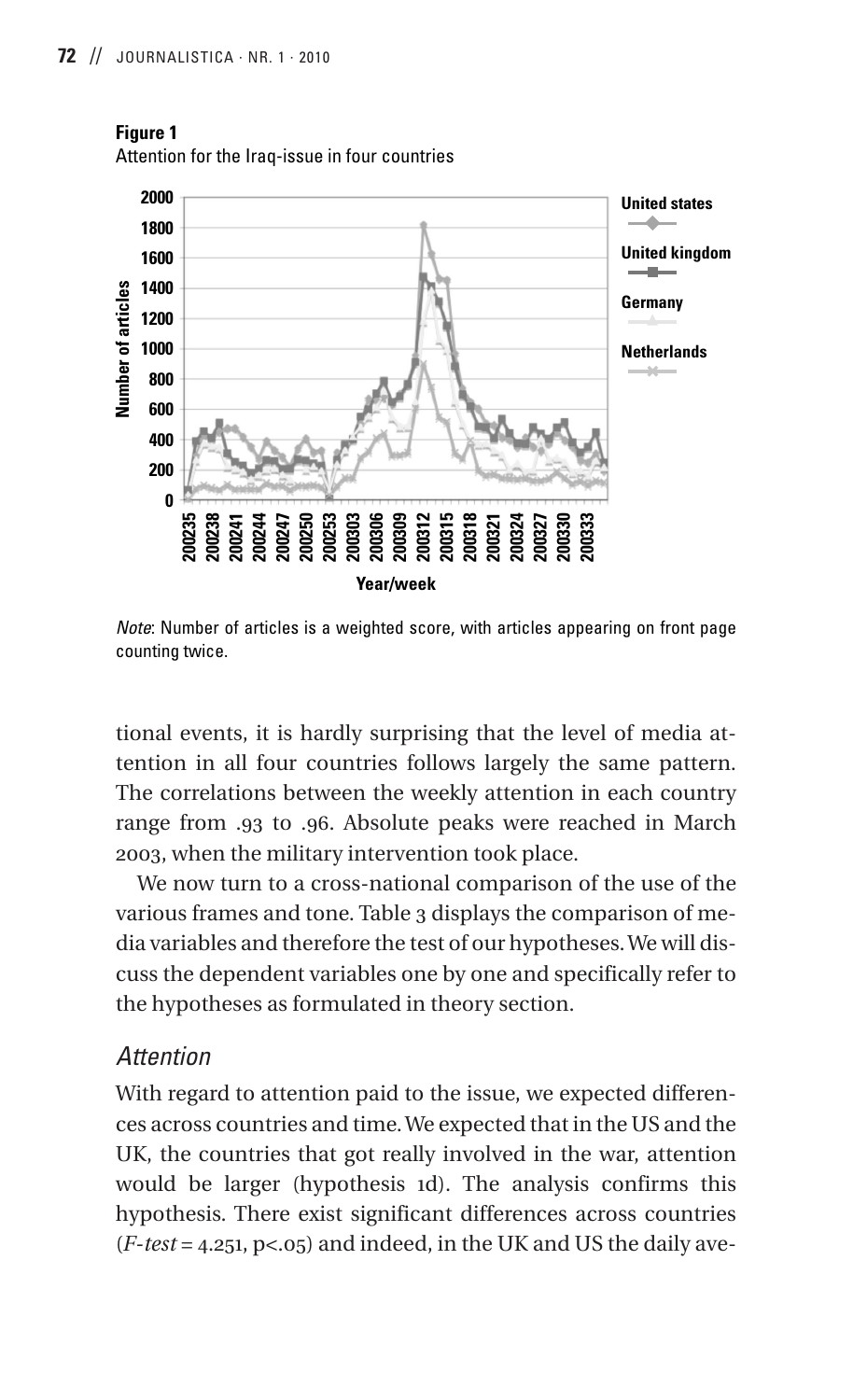#### **Table 3**

|                              | <b>Attention</b> | Legiti-<br>mization | Inter-<br>vention | Conse-<br>quences | <b>Protest</b> | <b>Tone</b> |
|------------------------------|------------------|---------------------|-------------------|-------------------|----------------|-------------|
| Constant                     | .209             | $.229***$           | $.128***$         | $.224***$         | $-.013$        | $-.017$     |
|                              | (6.309)          | (.018)              | (.014)            | (.013)            | (.013)         | (.015)      |
| Coun-<br>tries<br>(F-test)   | $4.251**$        | $7.017***$          | 39.828***         | $9.733***$        | 41.695***      | $21.633***$ |
| United                       | $17.659***$      | $.040**$            | $.112***$         | $-.011$           | $.103***$      | $-.078***$  |
| Kingdom                      | (6.309)          | (.018)              | (.014)            | (.013)            | (.013)         | (.015)      |
| United                       | $20.614***$      | $.074***$           | $.145***$         | $.028**$          | $.130***$      | $-.076***$  |
| <b>States</b>                | (6.309)          | (.018)              | (.014)            | (.013)            | (.013)         | (.015)      |
| Germany                      | 10.614           | .006                | $.096***$         | $.050***$         | $.118***$      | $-.115***$  |
|                              | (6.309)          | (.018)              | (.014)            | (.013)            | (.013)         | (.015)      |
| News<br>papers<br>(F-test)   | 1.410            | .403                | $2.407*$          | .500              | $6.583***$     | $5.023**$   |
| Leftist                      | $-110$           | .007                | $.026***$         | .009              | $.036***$      | $-.040**$   |
|                              | (5.463)          | (.016)              | (.012)            | (.011)            | (.011)         | (.013)      |
| Center                       | 7.891            | $-.007$             | .013              | .010              | .001           | $-.024*$    |
|                              | (5.463)          | (.016)              | (.012)            | (.011)            | (.011)         | (.013)      |
| Time<br>(F-test)             | $21.218***$      | $21.574***$         | 42.593***         | 27.785***         | 19.462***      | $5.490**$   |
| <b>Before</b>                | 1.376            | $.055***$           | $.096***$         | $-.081***$        | $.065***$      | $-.007$     |
|                              | (5.463)          | (.016)              | (.012)            | (.011)            | (.011)         | (.013)      |
| During                       | 31.488***        | $-.049***$          | $.097***$         | $-0.32***$        | $.056***$      | $-.039***$  |
|                              | (5.463)          | (.016)              | (.012)            | (.011)            | (.011)         | (.013)      |
| F-test<br>total<br>model     | $8.287***$       | $9.286***$          | 29.926***         | $12.253***$       | $25.311***$    | $12.275***$ |
| Adjusted<br>$R -$<br>squared | .674             | .624                | .853              | .692              | .829           | .693        |

Explaining differences in media coverage of the Iraq war

*Note:* Between parentheses are unstandardized coefficients from GLM-analyses, where for independent variable various categories are included as dummies (reference categories are the Netherlands (countries); Rightist (newspapers); After (Time)); N=36. \*\*\* p <.01; \*\* p < .05; \* p <.10 (two-tailed tests).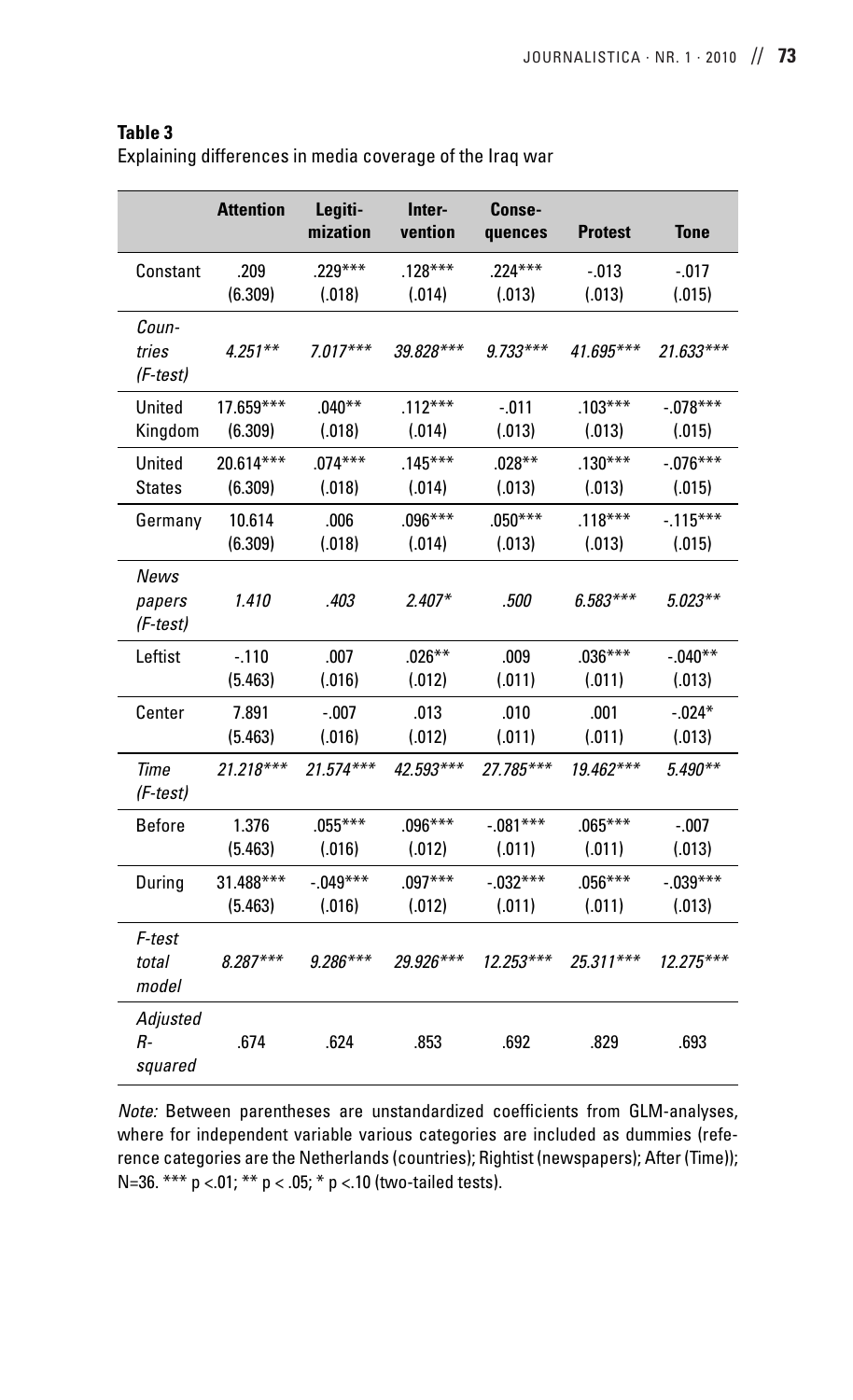rage number of articles (weighed) is significantly higher than in our reference category (the Netherlands). This difference is large: British newspapers publish on average almost 18 more articles per day, while for US newspapers this is even more than 20. Also German newspapers publish more articles than Dutch newspapers, but this difference is not significant. Furthermore, we hypothesized that during the war, attention would be highest (hypothesis 3d). This hypothesis is confirmed by the analysis as well: differences across time stages are significant (*F-test* = 21.218; p<.01) and during the official war period, on a daily basis, more than 31 more articles were published than after the war. The period before the war does not significantly differ from the period after the war. We do not find any significant differences across newspapers. Overall, our model explains a considerable amount of the variation in attention (adjusted R-squared = .674).

## *Legitimization framing*

We expected the use of the legitimization frame to differ across countries and time periods as well. First, we expected the legitimization discussion to be more prevalent in countries that were involved militarily in the war (hypothesis 1a). Again, the hypothesis is supported by the data. Differences across countries are significant. In the United Kingdom the legitimization frame is used in an additional 4 percent of the articles and in the United States even in an additional 7.4 percent. Germany does not differ from the Netherlands. The difference across time is significant as well and hypothesis 3a is confirmed: before the war the legitimization frame is used in an additional 5.5 percent of the articles compared to the after war-period. Interestingly, the frame is used less often during the war. Apparently, the debate about where the war was justified re-intensified after major combat ended and, for example, no weapons of mass destruction were found. Again, with an adjusted R-squared of .624, we explain a considerable amount of variance in legitimization framing.

## *Intervention framing*

When it comes to the use of the intervention frame, we again expected differences across countries and time. We expected that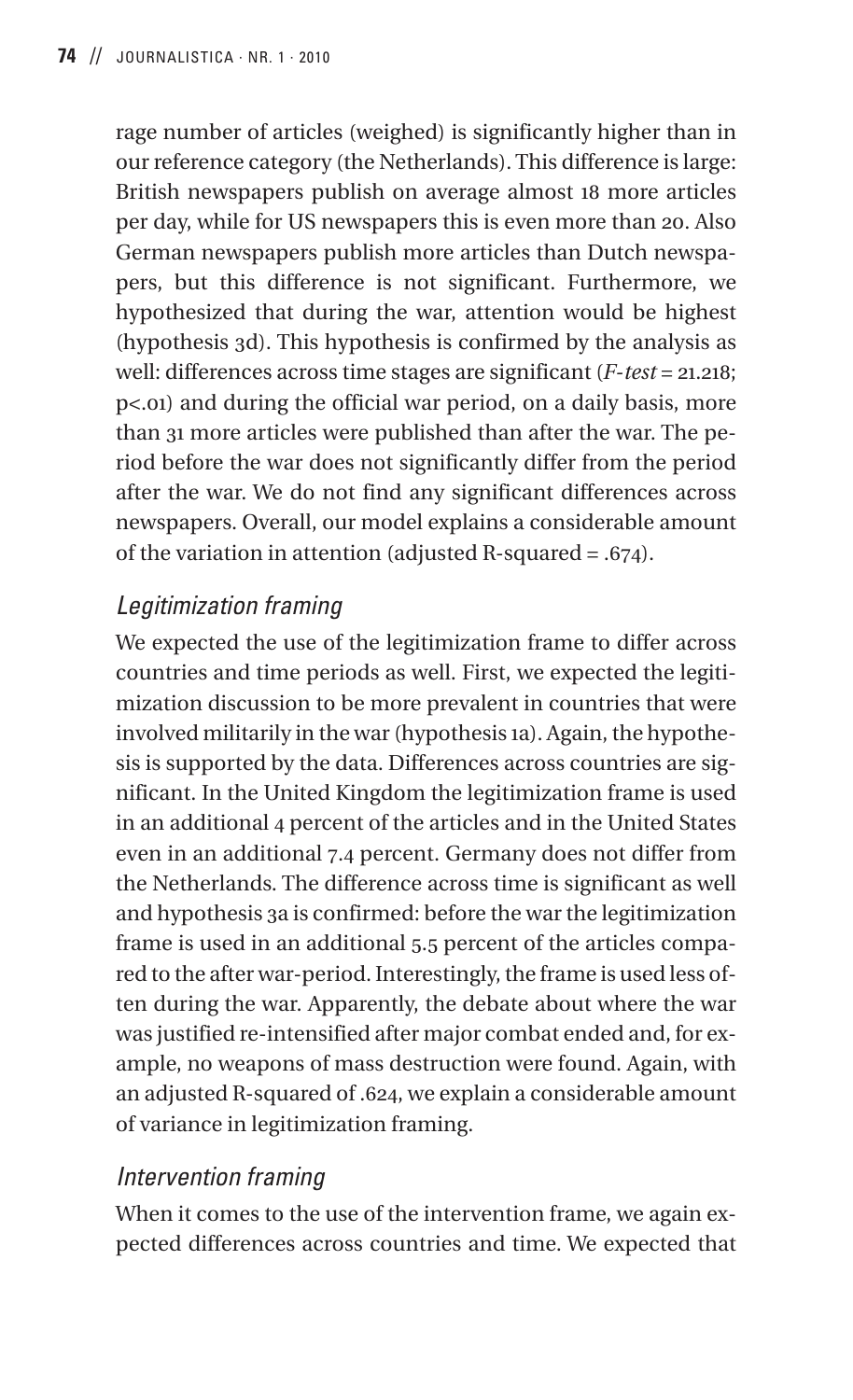the actual war was most often reported in the countries that were involved militarily (hypothesis 1c). This hypothesis is confirmed by our data: differences across countries are significant and both British and US newspapers make use of the intervention frame more often (in an additional 11.2 and 14.5 percent of the articles compared to the Netherlands). Furthermore, we find Germany to differ significantly from the Netherlands as well. Also here, the intervention itself is more often discussed, though less than in the UK and the US (in 9.6 percent more articles). With regard to time, we hypothesized the intervention frame to be most prevalent during the official war itself (hypothesis 3c). This hypothesis is partly confirmed by our analysis: again, there exist significant differences across time. The frame is used more often than after the war (in an additional 9.7 percent of the articles), but the difference in use before and during the war is marginal and insignificant. Apparently, already in the build-up phase reporting about possible war activities was widely present. Additionally, newspapers differ somewhat in their use of the intervention frame. Leftist newspapers use slightly more often the intervention frame than rightist newspapers (in an additional 2.4 percent of the articles), but this difference is very small, especially compared to the differences across countries and time. Our model captures differences in intervention framing really well (adjusted R-squared .853).

#### *Consequences*

We now turn to the use of the consequences frame. Again, we hypothesized differences across countries and over time. First, we expected consequences framing to be most prevalent in the country that was only involved in the rebuilding phase, the Netherlands (hypothesis 1e). Our data do not provide support for this hypothesis. While there exist cross-national differences, only the United Kingdom reports less about the consequences than the Netherlands, but this difference is not significant. Especially in Germany, the consequences are widely discussed. Apparently, the country that did not want to get involved in the war discusses the (potentially harmful) consequences of this war most often. The hypothesis with regard to the different stages of the conflict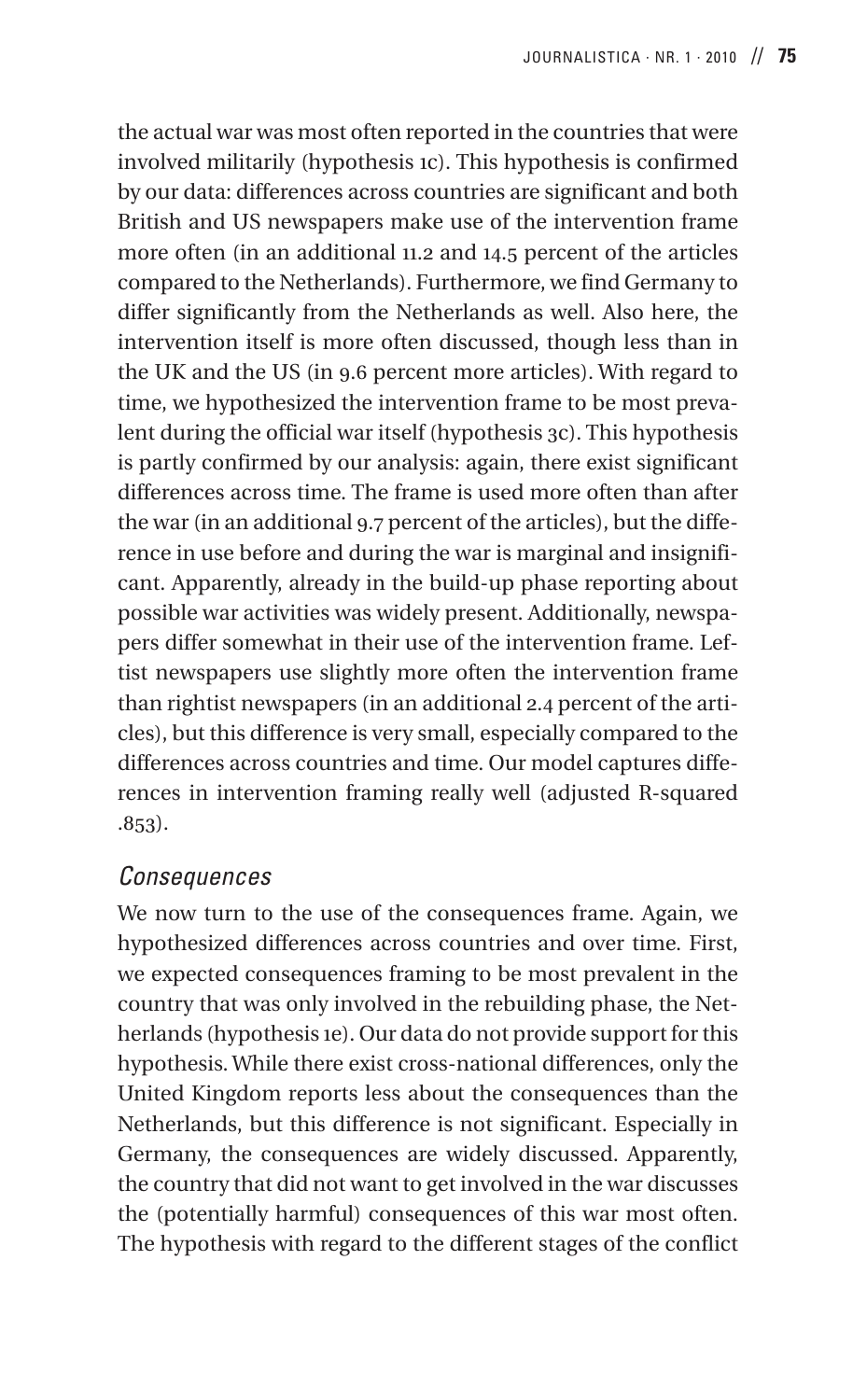(hypothesis 3e) is confirmed: consequences framing is most often used after the war. Additionally, we find an overall increase in use of this frame: it is less often used before the war and somewhat more during the war. Again, we find no differences across newspapers and our model explains a considerable amount of variance (69.2%).

## *Protest*

The last frame we discuss is the protest frame. We hypothesized it to be more present in countries with considerable mobilization against the war (hypothesis 1f), in leftist newspaper (hypothesis 2b) and before the war (hypothesis 3b). Our results partly confirm hypothesis 1f and support hypothesis 2b and hypothesis 3b. First, differences across countries are significant. Indeed, protest coverage is the least present in the country with relatively weak protest (the Netherlands); in all other countries the protest frame occurs in between 10 and 13 percent additional articles. However, protest framing is most prevalent in the United States, where in absolute terms most demonstrators attended the large February demonstration, but the country with relatively the most attendants – the UK – scores even lower than Germany. Second, also differences across newspapers are significant and in line with the expectations: the protest frame is used more often in leftist newspapers compared to center and rightist newspapers. Third, the protest frame is used most often before the war, though it is also still present during the war. Our model again explains a considerable amount of variance (82.9%).

## *Tone*

The final analysis involves the tone towards the war. Overall, the tone is somewhat negative, but there is considerable variation across countries and time (see Figure 2). Here, we first hypothesized that in countries where the government supported the war, the reporting would be more positive (hypothesis 1a) and that little formal opposition would result in reporting more in line with the government's position (hypothesis 1b). The analysis confirms hypothesis 1a and largely confirms hypothesis 1b. Overall, German newspapers are most negative in their tone towards the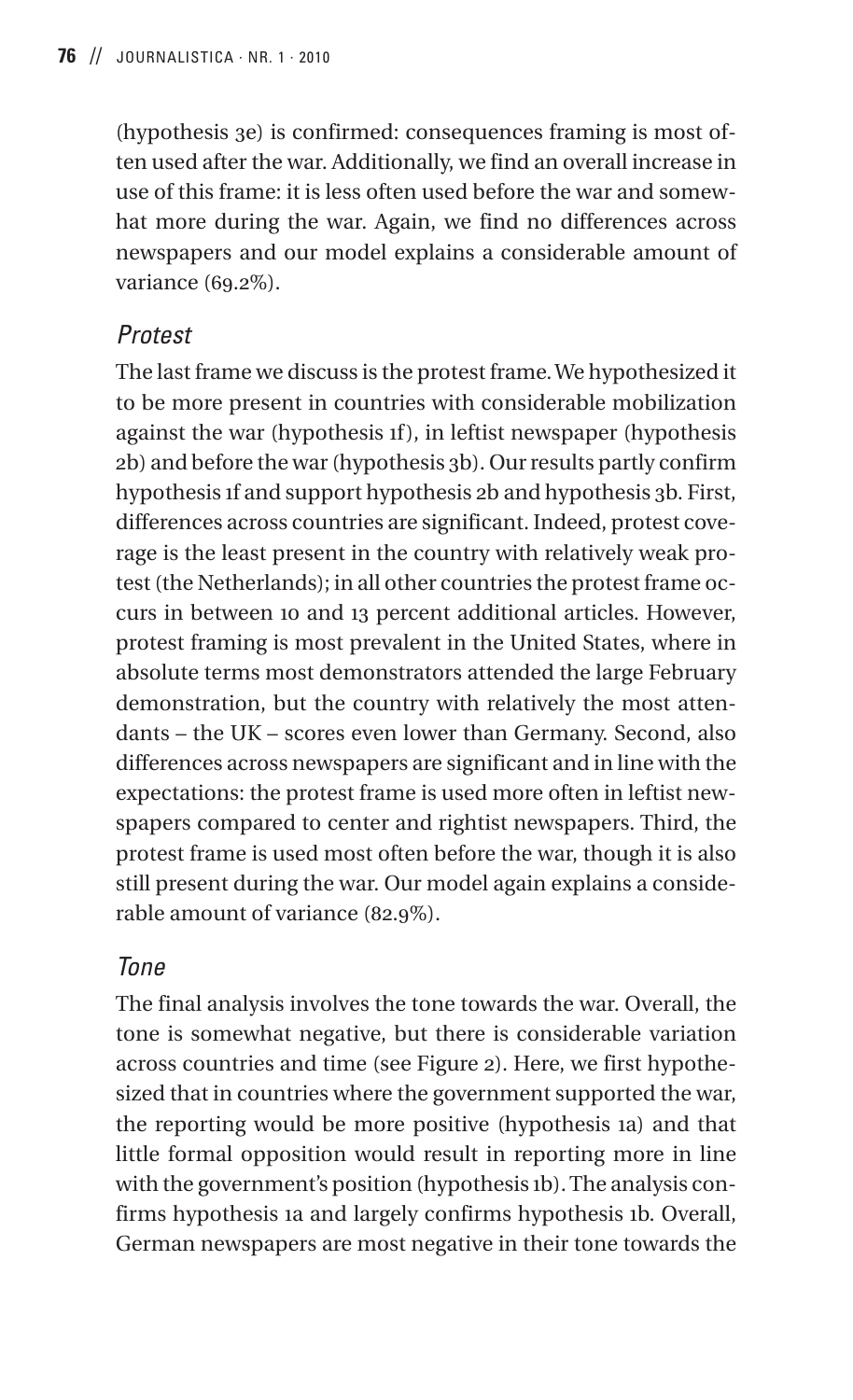

#### **Figure 2**



war. Interestingly enough, the difference between the Netherlands and the other countries is again the largest one: Dutch newspapers report considerable more positive about the war. We will get back to this finding in the conclusion. The UK and the US take a middle position. Furthermore, we expected the United Kingdom to differ from the other countries due to considerable opposition to the formal government position. Compared to the US and the Netherlands, the coverage is indeed slightly more negative, confirming hypothesis 1b. We have to admit, however, that the difference with the US newspapers is very small. With regard to newspaper differences, we expected that the more leftist the newspaper is, the less favorable media coverage about the war would be. Though differences across newspapers are small, they are perfectly in line with our expectations. Leftist newspapers report the least favorable about the war (.040 lower score on the -1 to +1 scale compared to rightist newspapers), followed by center newspapers (.024 lower). During the war, the tone was less favorable, probably because most coverage about casualties was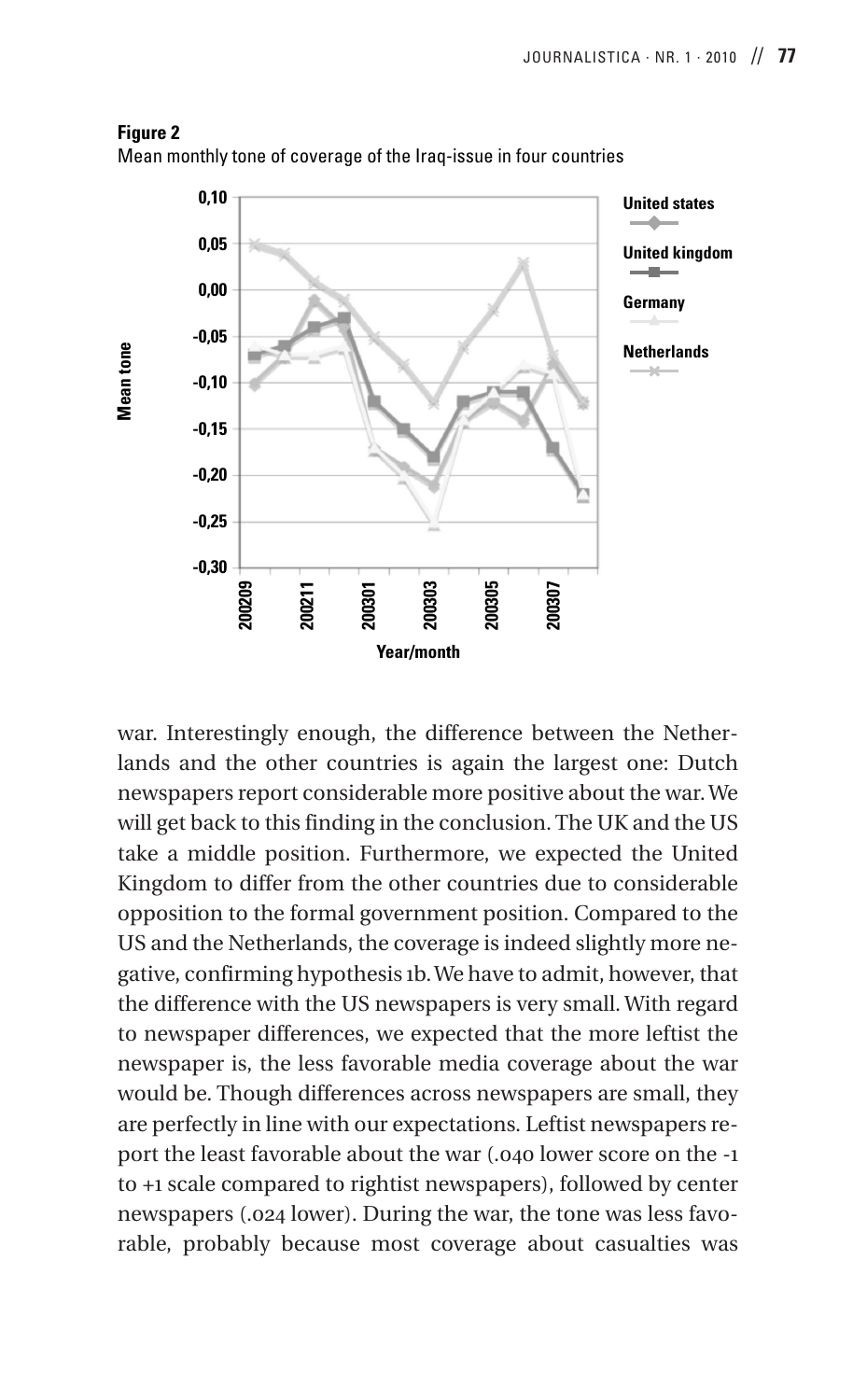present during that period. Our model explains almost 70% of the variance in tone.

#### **Conclusion and discussion**

Our analyses show important and fascinating variation in the newspaper coverage of the Iraq-issue in the countries, time periods and newspapers under study. Table 4 summarizes our results on the basis of the hypotheses we formulated in the theory section. To a considerable extent, we were able to explain differences in media coverage by looking at the countries' political contexts, characteristics of the newspapers and the stage of the conflict. The vast majority of our hypotheses is supported by the data.

Explaining differences in coverage in substantial terms is not an easy task, since numerous factors might account for the amount, framing and tone of coverage. Our paper is a first attempt to disentangle some of those factors and while our results largely confirm the presupposed impact of time period, the national political context and newspaper leaning, for some of the findings other case-specific explanations are plausible. The most noteworthy – and largely unexplained – result is the coverage in the Netherlands. Two explanations may be offered for the comparatively low and favorable coverage in this country. On the one hand this may be due to the fact that in contrast to the US and the UK (the two main leaders of the Iraq war) and Germany (one of the leading opposition forces) the Dutch government played a much less central role in both the event itself and the international debate surrounding it. On the other hand, the national debate was overshadowed by an election campaign in which the Iraq issue played some part but which was dominated by domestic issues. The combination of those two factors is likely to have caused the Iraq issue to be less salient and less controversial in the Dutch media as compared to the other three countries. Remarkably enough, Nord and Strömbäck (2006) find similar results for Sweden, a country that in terms of its international position is very comparable to the Netherlands. They take a critical stance towards the journalists in this country and one can ques-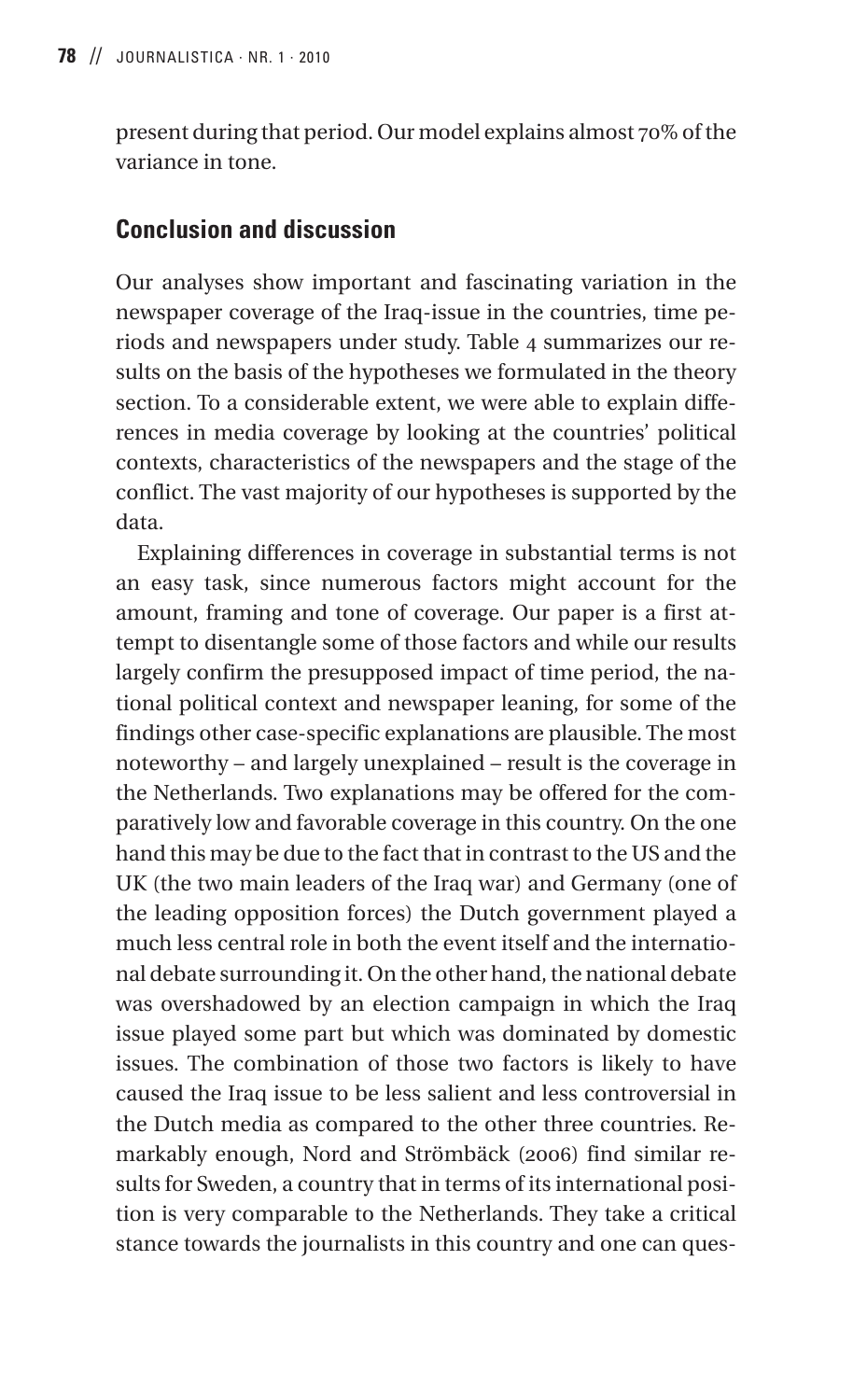#### **Table 4**

Summary of results

| <b>Hypothesis</b>                                                                                                                                                                                                         | <b>Result</b> |  |  |  |
|---------------------------------------------------------------------------------------------------------------------------------------------------------------------------------------------------------------------------|---------------|--|--|--|
| <b>Country differences</b>                                                                                                                                                                                                |               |  |  |  |
| 1a. In countries whose governments supported the war (UK,<br>US and Netherlands), the war reporting is more positive.                                                                                                     | $\ddot{}$     |  |  |  |
| 1b. In countries where little formal political opposition to the<br>government's formal position exists (US, Germany and<br>Netherlands), the tone of reporting is more in line with<br>the government's formal position. | $\ddot{}$     |  |  |  |
| 1c. In countries that are actively fully support the war (UK<br>and US) the legitimization framing is used more often.                                                                                                    | $\ddot{}$     |  |  |  |
| 1d. In countries that fully support the war (UK and US), more<br>attention will be paid to the Iraq issue.                                                                                                                | $\ddot{}$     |  |  |  |
| 1e. In the country that is solely involved in the rebuilding<br>effort (Netherlands), more emphasis will be put on the<br>(potential) consequences of the war.                                                            |               |  |  |  |
| 1f. In countries where protest events against the war are<br>largest (UK and US), the protest frame is used more often.                                                                                                   | $+/-$         |  |  |  |
| <b>Newspaper differences</b>                                                                                                                                                                                              |               |  |  |  |
| 2a. The more leftist the newspaper, the less favorable<br>media coverage about the war will be.                                                                                                                           | $\ddot{}$     |  |  |  |
| 2b. Leftist newspapers will use the protest frame more<br>often than other newspapers.                                                                                                                                    | $+$           |  |  |  |
| <b>Time differences</b>                                                                                                                                                                                                   |               |  |  |  |
| 3a. Legitimization framing is most present in the months<br>preceding the war.                                                                                                                                            | $\ddot{}$     |  |  |  |
| 3b. Protest framing is most present in the months<br>preceding the war.                                                                                                                                                   | $\ddot{}$     |  |  |  |
| 3c. Intervention framing is most present during the<br>official war.                                                                                                                                                      | $\ddot{}$     |  |  |  |
| 3d. Attention is highest during the official war.                                                                                                                                                                         | $\ddot{}$     |  |  |  |
| 3e. Consequences framing is most present after<br>the official war.                                                                                                                                                       | $\ddot{}$     |  |  |  |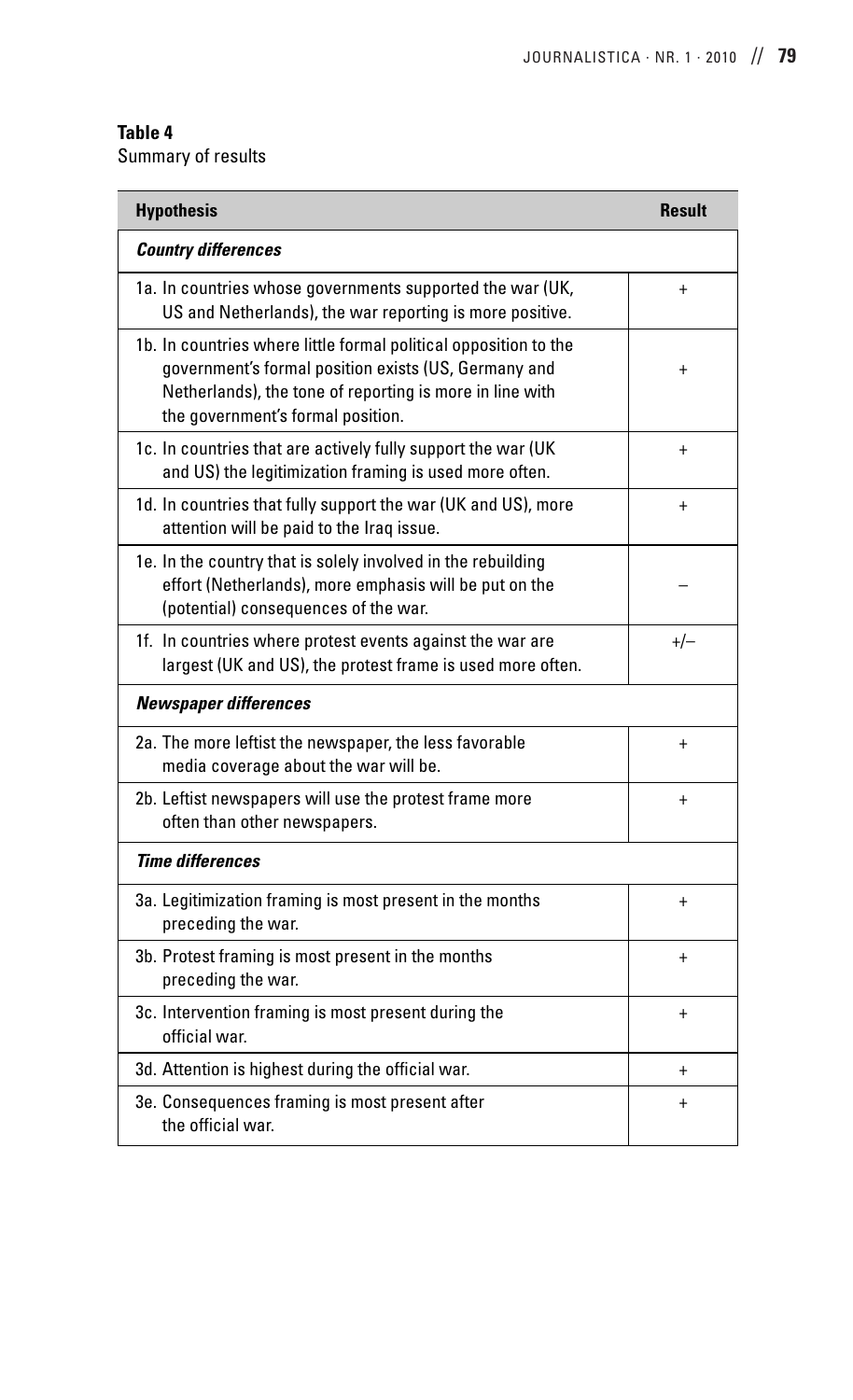tion whether this indeed offers a good explanation for the crossnational differences between Swedish (or Dutch) coverage and for example German coverage. However, cross-national differences in journalistic practices and norms towards war coverage might be an important factor to consider in future research.

For scholars who have an interest in comparative media research this study offers some interesting insights. One of them is that it is not sufficient to only look at countries and/or newspapers. Whether one studies the coverage of election campaigns, contentious politics, issue-coverage during routine times or – as we did – international conflicts, one cannot neglect the inherent, time-specific dynamics surrounding political issues, not only in attention (for example issue-attention cycles, Downs, 1957), but also in terms of how the issue is covered. The recent study on the Iraq coverage in Danish press by Kristensen and Orsten (2007) also shows the important over-time fluctuation in content characteristics. Finally, our paper shows the increasing possibilities of the use of computer assisted coding of media content and other texts. While the approach of manually constructing wordlists based on a sample of the texts and consequently using the computer to analyze the very largest part of the articles needs to be optimized and higher reliability needs to be obtained, we believe that this research nonetheless demonstrates its usefulness and the findings it yields.

#### **NOTES**

- 1. We are aware of the fact that public opinion does not only differ substantially across countries, but fluctuates heavily over time as well. Unfortunately, comparable over-time data for all four countries are not available, so we have to stick to this cross-national comparative measure.
- 2. Another important country characteristic that is often used to explain (political) news coverage is the media system to which it belongs (Hallin and Mancini, 2004). We have refrained from including this here, because it is hard to theorize how this macro-level and abstract characteristic would influence the specific elements of war co-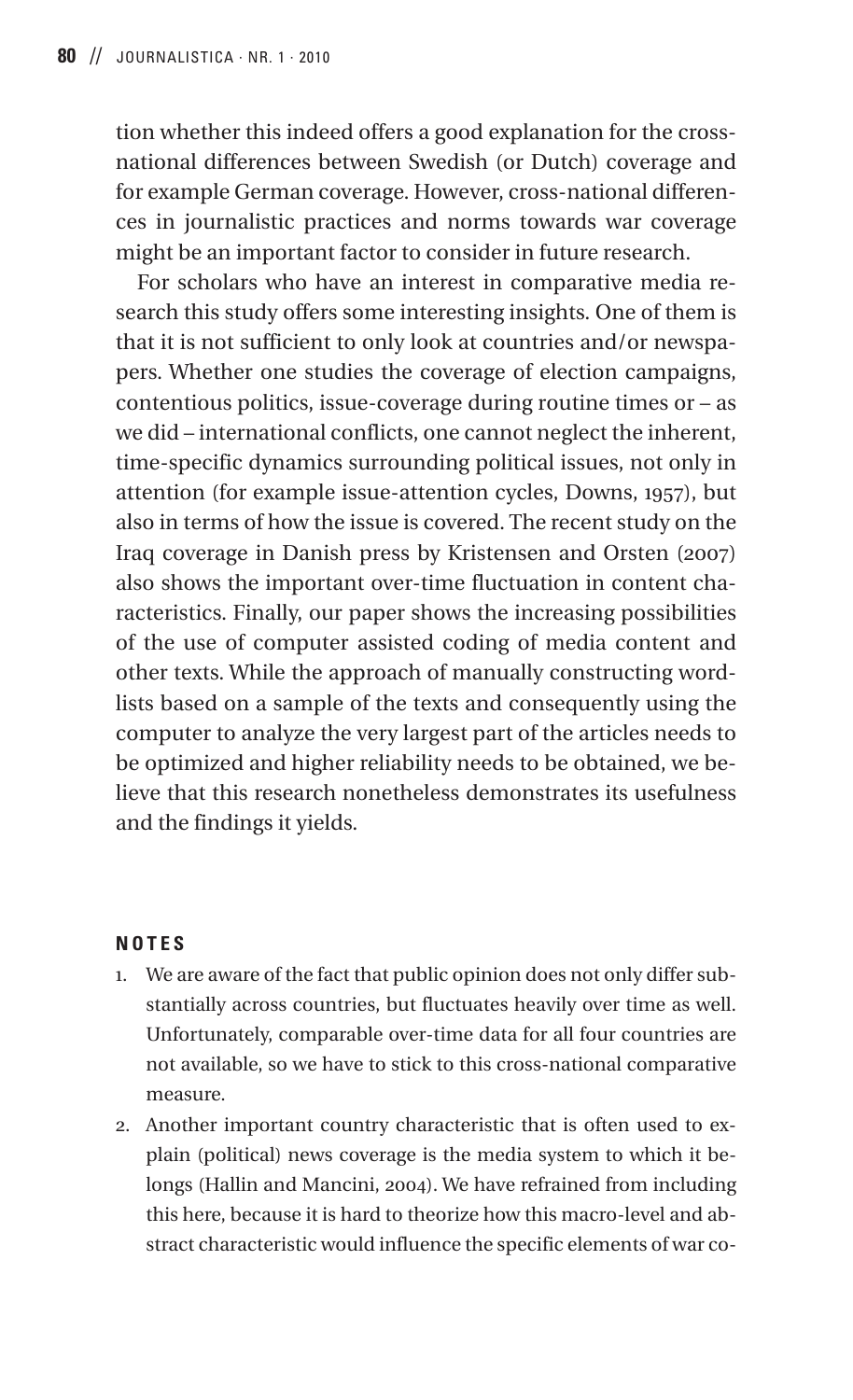verage that we distinguish. Furthermore, based on Hallin and Mancini, we would divide the countries in Liberal ones (UK and US) and continental ones (Germany and Netherlands). This division overlaps completely with the distinction made between countries that support and do not support the war, which we deem a theoretically more relevant variable.

3. One could argue about whether that the classification of the US newspapers is correct. It is hard to classify those three newspapers in a left-right order, but since these are the three main national newspapers we decided to include them in the analysis and follow Walgrave & Verhulst's (2005) left-right classification. Furthermore, we tested in additional analyses whether the results for the US newspapers were different from the other newspapers. In all instances, no significant differences were found.

#### **REFERENCES**

- Aday, S., S. Livingston and M. Hebert. 2005. "Embedding the Truth. A Cross-Cultural Analysis of Objectivity and Television Coverage of the Iraq War", *Harvard International Journal of Press/Politics*, 10(1), 3-21.
- Bennett, L. 1990. "Toward a Theory of Press-State Relations in the United States", *Journal of Communication*, 40(2), 103-125.
- Bennett, L. and D. Paletz, eds 1994. Taken by the Storm. The Media, Public Opinion and US Foreign Policy. Chicago: University of Chicago Press.
- Brandenburg, H. 2002. "Who follows whom?: The Impact of Parties on Media Agenda Formation in the 1997 British General Election Campaign", *Press/Politics*, 7(3), 34-54.
- Cooper, A.H. 2002. "Media Framing and Social Movement Mobilization: German Peace Protest Against INF Missiles, the Gulf War and NATO Peace Enforcement in Bosnia", *European Journal of Political Research*, 41(1), 37-80.
- Cobb, R.W., and D.W. Elder. 1971. "The Politics of Agenda-Building. An Alternative Perspective for Modern Democratic Theory", *Journal of Politics*, 33(4), 892-915.
- Dimitrova, D.V. and J. Strömbäck. 2005. "Mission Accomplished? Framing of the Iraq War in the Elite Newspapers in Sweden and the United States", *Gazette*, 67(5), 399-417.
- Eilders, C. 2000. "Media as Political Actors? Issue Focusing and Selective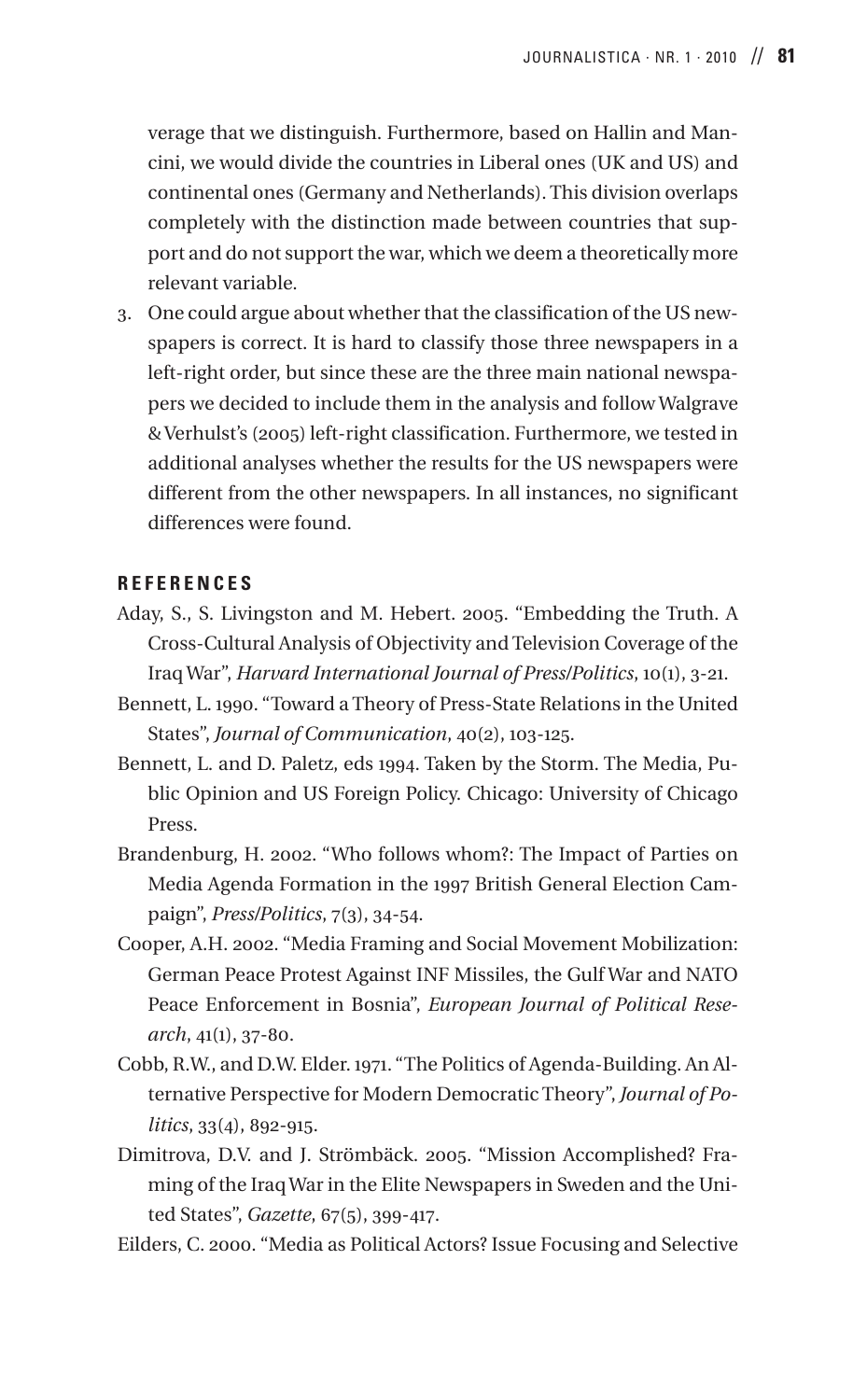Emphasis in the German Quality Press", *German Politics,* 9(3), 181- 206.

- Eilders, C. 2002. "Conflict and Consonance in Media Opinion: Political Positions of Five German Quality Newspapers", *European Journal of Communication*, 17(1), 25-63.
- Entman, R.M. 1993. "Framing: Toward clarification of a fractured paradigm", *Journal of Communication*, 43(4), 51-58.
- Entman, R.M. 2004. Projections of Power. Framing News, Public Opinion, and US Foreign Policy. Chicago: University of Chicago Press.
- Esser, F. and P. D' Angelo. 2006. "Framing the Press and Publicity Process in US, British, and German General Election Campaigns. A Comparative Study of Metacoverage", *Harvard International Journal of Press/Politics*, 11(3): 44-66.
- Esser, F. and B. Pfetsch 2004. Comparing Political Communication. Theories, Cases and Challenges.
- Ferree, M.M., W.A. Gamson, J. Gerhards and D. Rucht 2002. Shaping Abortion Discourse. Cambridge: Cambridge University Press.
- Gamson, W.A. and A. Modigliani 1989. "Media discourse and public opinion on nuclear power: A constructionist approach", *American Journal of Sociology*, 95(1), 1-37.
- Gans, H. J. 1979. Deciding what's news. A study of CBS evening news, NBC Nightly News, Newsweek and Time. New York: Pantheon Books
- Hallin, D. C. and P. Mancini. 2004. Comparing Media Systems. Three Models of Media and Politics. Cambridge: Cambridge University Press.
- Hetherington, M., and M. Nelson. 2003. "Anatomy of a Rally Effect: George W. Bush and the War on Terrorism", *PS: Political Science and Politics*, 36, 37-42.
- Kriesi, H., R. Koopmans, J.W. Duyvendak and M. Giungi. 1995. New Social Movements in Western Europe. A Comparative Analysis. Minnesota: University of Minnesota Press.
- Kristensen, N. N. and M. Orsten (2007). "Danish media at war: The Danish media coverage of the invasion of Iraq in 2003", *Journalism* 8(3), 323-343.
- Kleinnijenhuis, J. 2003. "Het Publiek Volgt Media die de Politiek Volgen". Pp. 151-212 in *Medialogica* Raad Voor Maatschappelijke Ontwikkeling. Den Haag: SDU Uitgevers.
- Koopmans, R. and P. Statham. 1999. "Challenging the Liberal Nation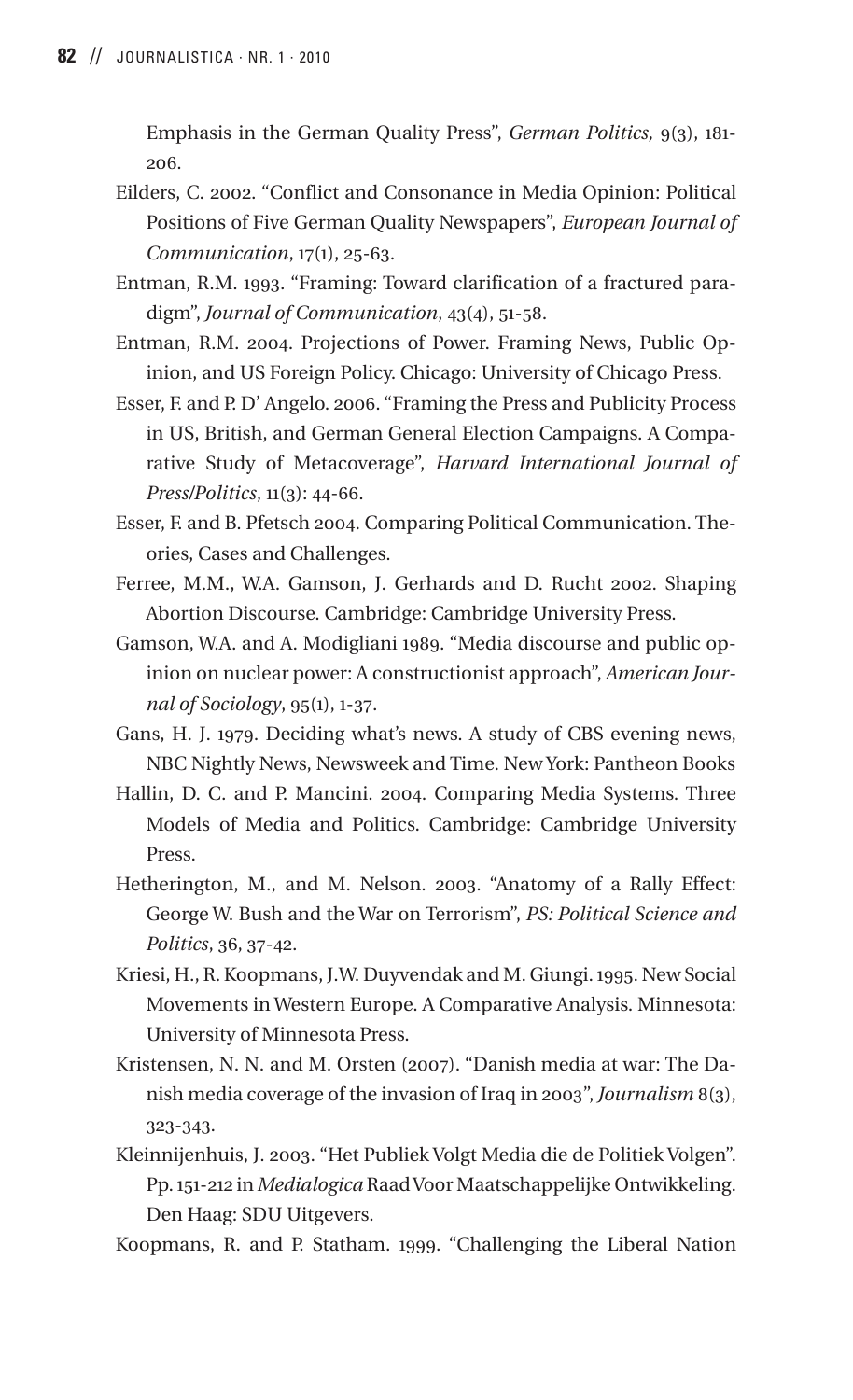State? Postnationalism, Multiculturalism, and the Collective Claims Making of Migrants and Ethnic Minorities in Britain and Germany", *American Journal of Sociology*, 105(3): 652-696.

- Meyer, D.S. and C. Corrigall-Brown. 2005. "Coalitions and Political Contexts. US Movements against Wars in Iraq", *Mobilization: An International Journal*, 10(3): 327-344.
- Nord, L. W. and J. Stromback. 2006. "Reporting More, Informing Less: A Comparison of the Swedish Media Coverage of September 11 and the Wars in Afghanistan and Iraq", *Journalism*, 7(1), 85-110.
- Pan, Z. and G. M. Kosicki. 1993. "Framing analysis: An approach to news Discourse", *Political Communication*, 10(1), 55-75.
- Roberts, C.W. 2000. "A Conceptual Framework of Quantitative Text Analysis", *Quality and Quantity*, 34(3), 259-274.
- Ruigrok, P.C., and W.A. van Atteveldt. 2007. "Global Angling with a Local Angle: How US, British, and Dutch Newspapers Frame Global and Local Terrorist Attacks", Harvard International Journal of Press/Politics, 12(1), 68-90.
- Scheufele, D.A., and D. Tewksbury. 2007. "Framing, Agenda Setting, Priming: The Evolution of Three Media Effects Models", *Journal of Communication*, 49(4), 103-122.
- Schönbach, K., Ridder, J. de and E. Lauf. 2001. "Politicians on the News: Getting Attention in Dutch and German Election Campaigns", *European Journal of Political Research*, 39(4), 519-531.
- Shah, D.V., M.D. Watts, D. Domke and D.P. Fan. 2002. "News framing and cueing of issue regimes: explaining Clintons' s public approval in spite of scandal", *Public Opinion Quarterly*, 66(3), 339-370.
- Smith, J., J. McCarthy, C. McPhail and B. Augustyn. 2001. "From Protest to Agenda Building: Description Bias in Media Coverage of protest Events in Washington D.C. ", *Social Forces*, 79(4), 1397-1423.
- Snow, D.A., and R.D. Benford. 1988. "Ideology, Frame Resonance, and Participant Mobilization" *International Social Movement Research*, 1, 197-217.
- Snow, D.A., R. Vliegenthart, and C.J. Corrigall-Brown. 2007. "Framing the 'French Riots': A Comparative Study of Frame Variation", *Social Forces*, 86(2): 385-415.
- Soroka, S.N. 2002. "Issue Attributes and Agenda-Setting by Media, the Public, and Policymakers in Canada", *International Journal of Public Opinion Research*, 14(3), 264-285.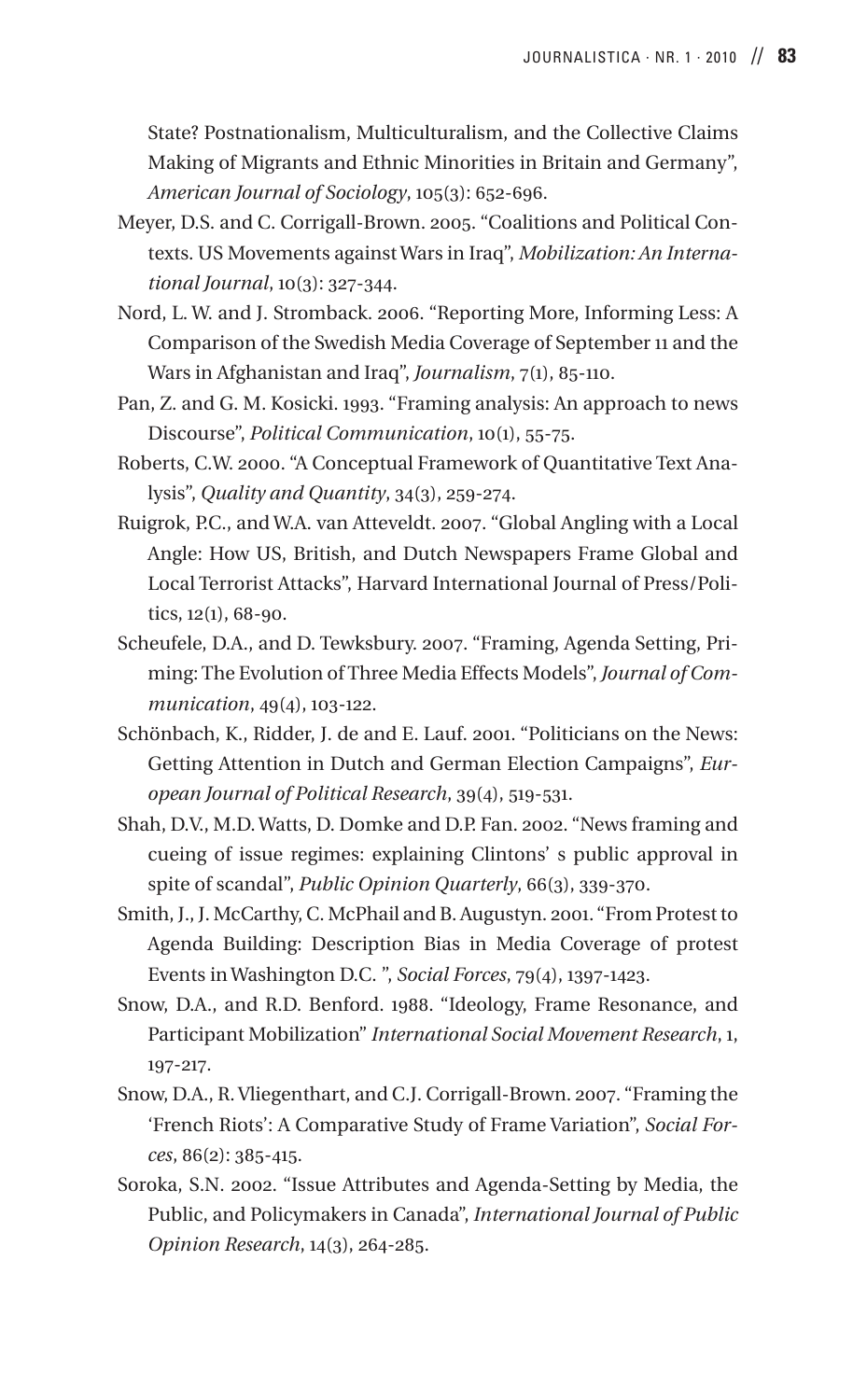- Vliegenthart, R., D. Oegema and B. Klandermans. 2005. "Media Coverage and Organizational Support in the Dutch Environmental Movement", *Mobilization: An International Journal*, 10(3), 347-361.
- Voorhees, E. M. 2004. "Overview of the Trec 2001 Question Answering Track". *Proceedings of the Thirteenth Text REtreival Conference (TREC 2004)*.

Walgrave and Manssens

- Walgrave, S. and J. Verhulst. 2003. "The February 15 Worldwide Protests against a War in Iraq: An Empirical Test of Transnational Opportunities. Outline of a Research Programme". Paper presented at the International Workshop on Contemporary Anti-War Mobilizations, Agonistic Engagement Within Social Movement Networks, Corfu, Greece.
- Walgrave, S. and J. Manssens. 2000. "The Making of the White March: The Mass Media as an Alternative to Movement Organizations", *Mobilization*, 5(2), 217-239.
- Walgrave, S. and J. Verhulst. 2005. "The 2003 Iraqi War : Politics, Media Coverage, Public Opinion, and Activists' Opinions in Eight Countries". Paper presented at the APSA preconference on Political Communication, Washington.
- Weaver, D. H., and G.C. Wilhoit 1996. The American journalist: US News People at the End of an Era. Mahwah, NJ: Lawrence Erlbaum Associates.

#### **APPENDIX A LIST OF SEARCH-STRINGS**

- 1|CAF1|1#|weapon\* w/5 (mass destruction or chemic\* or biologi\* or nuclear\*) or WMD or bioweapons or (smoking gun) or ((arms or bio\* or nuclea\*) w/3 programme\*) or (conceal\* w/10 weapons)
- 2|CAF2|1#reasons w/10 war
- 3|CAF3|1#(baghdad or saddam or hoessein or hussein) w/10 (al-q\* or al q\* or bin or terror\*)
- 4|CAF4|1#oil w/10 (production or industr\* or reserve) AND reason\*
- 5|CAN1|1#(threat or evidence) w/10 Iraq w/10 (exaggerat\* or doubt\* or sex\*)
- 6|CAN2|1#(unjust or lie or misleading or misled or mislead\* or misguid\* or undermin\* or illegal or (arguing against)) w/10 (mass destruction or chemic\* or biologi\* or nuclear\* or motivation or justification or (military action) or foreign policy)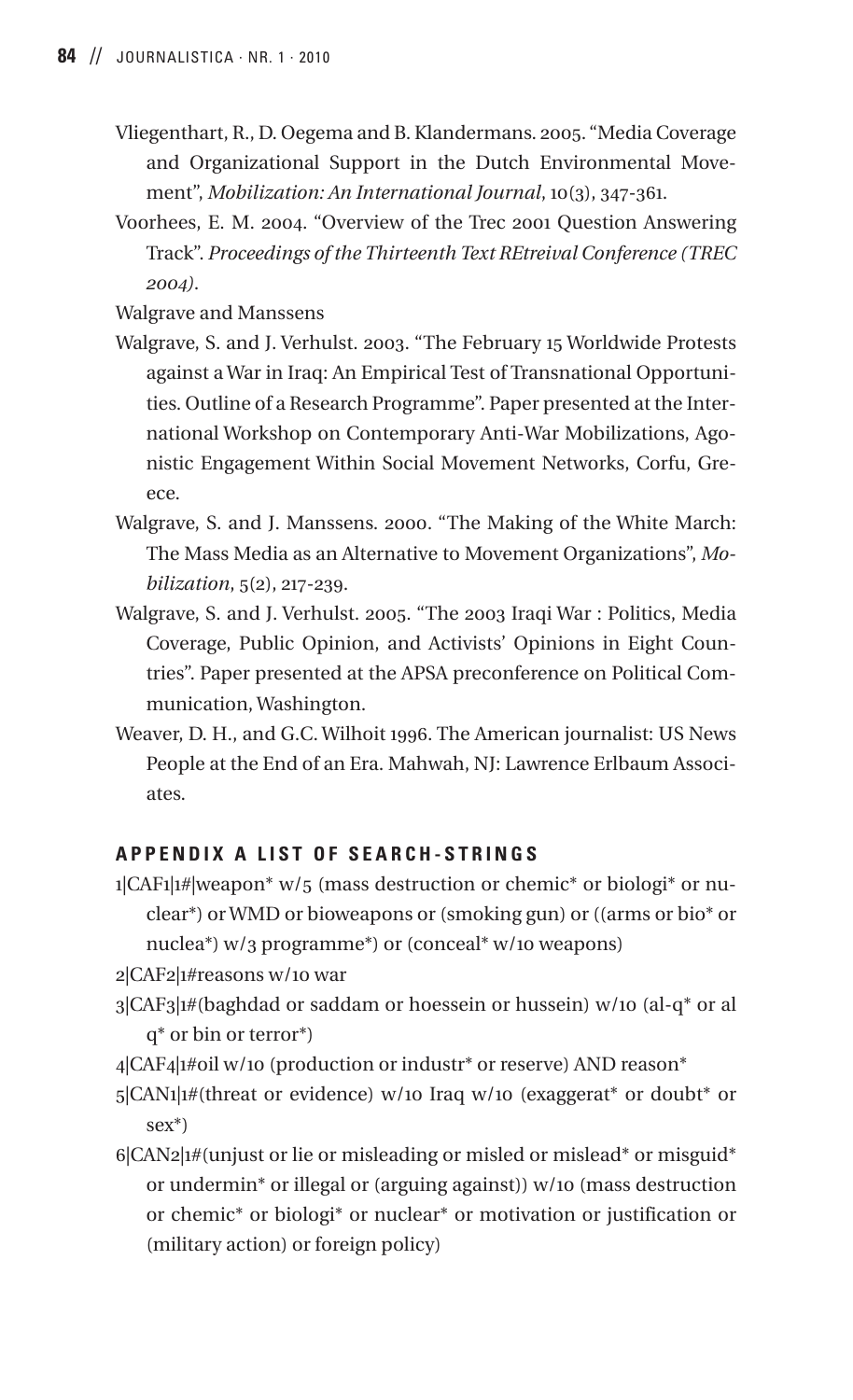- 7|CAN3|1#(abuse or incorrect\*) w/10 (intelligence agenc\* or FBI or CIA or MI5)
- 8|CAN4|1#no weapons w/10 (find or found or no threat)

9|CAN5|1#(refusal or veto) w/10 (France or Germany or Russia) or (political solution) or (international opposition)

10|CAN6|1#absence w/5 (WMD or (weapons of mass destruction) or (biologi\* or chemic\* or nuclear\*))

- 11|CAP1|1#threat w/10 Iraq w/10 (current or present)
- 12|CAP2|1#(war or Blair or Bush) w/5 (correct or legitimi\* or just or legal)

13|CAP3|1#protect\* w/10 people w/10 (United States or US or American or UK or United Kingdom or English)

- 14|CAP4|1#((cheat or retreat or violate or refusal) w/10 (UN or United Nations)) or (inspections w/10 pointless) or (material w/1 breach)
- 15|CAP5|1#((saddam or hoessein or hussein) w/10 (dictator or torture))\* or (oppressive regime)
- 16|CAF5|1#(father or history or (Bush w/1 (senior or sr\*)) w/10 Bush
- 17|CAP7|1#presence or (will be found) w/5 (WMD or (weapons of mass destruction) or (biologi\* or chemic\* or nuclear\*))
- 18|CAP8|1#protect w/5 (isr\* or region or middle-east)
- 19|EFF1|1#((rebuild\* or aftermath) w/10 iraq) or (stable w/5 government) or (postwar Iraq)
- 20|EFF2|1#(economic or economy) w/5 (consequence\* or effect\*)
- 21|EFF3|1#\*prison\* w/10 Guantanamo Bay
- 22|EFN1|1#(death or suicide) w/5 Kelly
- 23|EFN2|1#(postpone\* or delay\*) w/5 because w/10 war
- $24$ |EFN3|1#(no w/3 food) or (no w/3 money) or (anarchy) or (shortage w/3 water) or ((fight or fought) w/5 water) or ((pentagon or US or United States or American) w/10 colony) or (uncertain effect\*) or plunder\*
- 25|EFN4|1#(country or iraq) w/20 ((torn or ruined or devastated or devastating or damage) or (grave\* consequences) or (shortfall in funds) or (major crisis) or (risk w/5 hunger) or (potential catastrophe\*) or (blam\* w/5 (America\* or US or United States or coalition)) or (lawless society) or (bitter faces) or (civilian anger))
- $26|EFN_5|_4$  ((large or enormous or real) w/5 costs) or ((black hole) w/10 (fund\* or finan\*)) or (tax  $w/5$  increase) or (spending  $w/3$  cut\*) or (ris\* w/10 interest w/10 rate\*) or (selling w/5 shares w/5 panic) or (stock  $w/1$  market w/10 depress<sup>\*</sup>) or (investors  $w/5$  nervous) or (consumer<sup>\*</sup>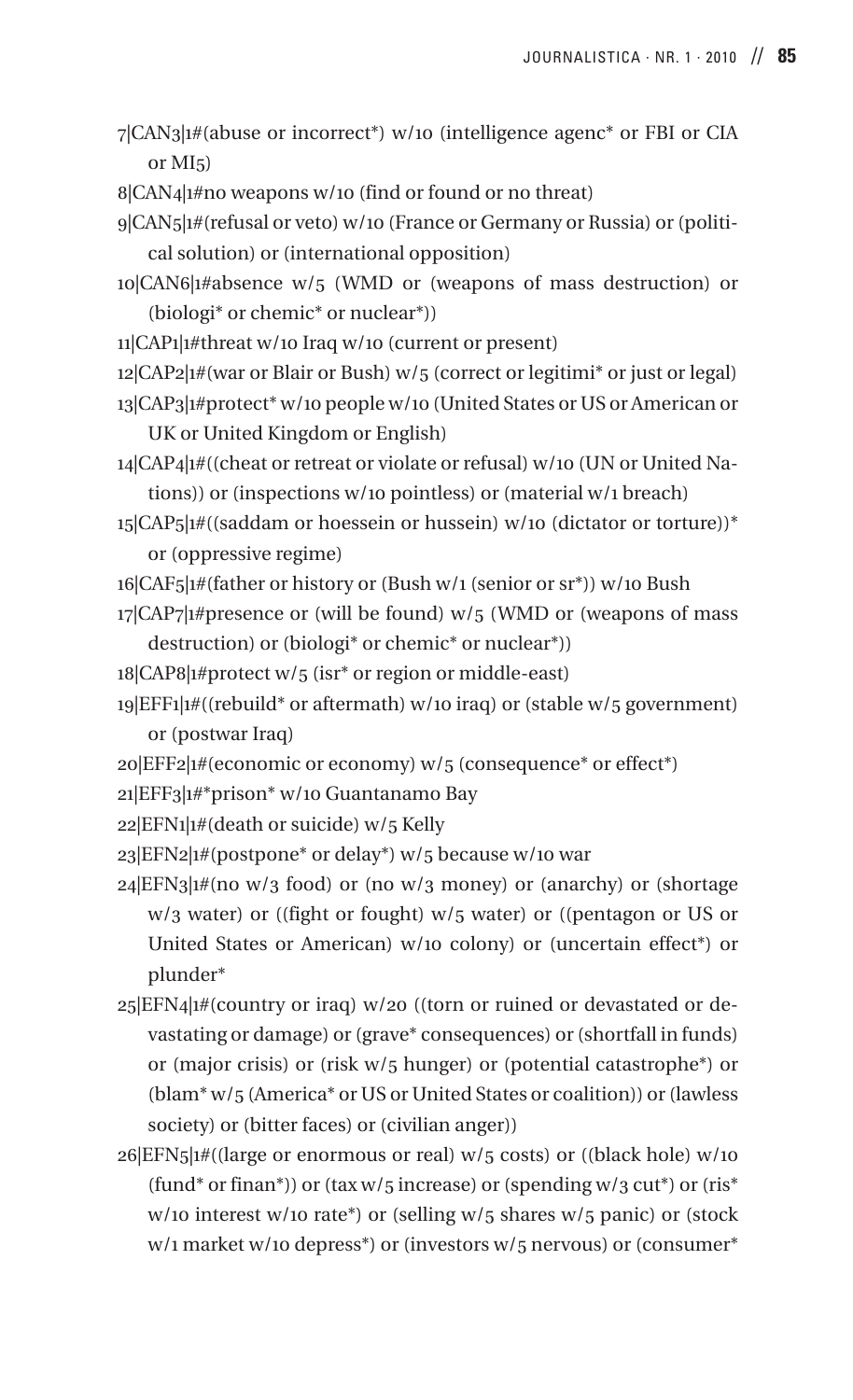w/5 defer\* w/5 purchase\*) or ((fall or fell or decline) w/10 value w/10 (dollar or stocks or shares)) or (cooling w/5 euro) or ((rise or rock)  $w/10$  (oil or petrol)  $w/10$  price\*) or (traumati\*  $w/5$  econom\*) or (re $duc* w/5 airline*)$  or ((have or has) w/5 fallen w/5 percent)

27|EFN6|1#oil\* w/10 (burn or fire)

28|EFN7|1#((transatlantic or trans-atlantic) w/10 relation\* w/10 (detoriate\* or affect\* or damage\*)) or ((US or United States) w/10 (Europe or EU or Europese Unie) w/10 relation w/10 (detoriate\* or affect\* or damage\*))

29|EFN8|1#refugee w/5 war

30|EFP1|1#sign\* w/5 progress

31|EFP2|1#issue new banknotes

32|EFP3|1#((liberate\* or free) w/10 iraq w/10 (regime or dictator\*)) or (regime change) or (cheering crowd) or (greatful w/5 (Iraqis or people)) or (democratic process\*) or (iraq w/10 (prosperous or stable or peaceful or self-governing)) or ((liberation or democracy) w/5 people)

 $33|EFP4|1#(good w/5 achieve*)$  or (command respect) or (victory w/5 fix)

- 34|EFP5|1#(child\* w/5 school) or (health system w/5 (good or working or develop\*))
- 35|EFP6|1#(trigger w/10 economic w/10 revival) or (confidence w/20 econo\* w/10 ris\*) or (economic bounce) or (ris\* w/5 (shares or stocks))

36|EFP7|1#strong\* w/10 (out of war)

37|PRN1|1#(peace or anti-war or antiwar or (against w/5 war)) AND (activist\* or demonstrat\* or protest\* or poem\* or remark\* or march\* or rall\* or stance)

38|PRN2|1#pacifist\*

39|PRN3|1#(make love w/2 war) or (stop the war coalition) or (push for peace) or (chorus w/2 protest)

40|PRP1|1#boycot\* w/5 movie\*

- $41$ |PRP2|1#(pull for troops) or (pro-war w/5 (rall\* or protest\* or march\* or demonstrat<sup>\*</sup>)) or (rall<sup>\*</sup>  $w/5$  support  $w/5$  (bush or troops)) or (bolstered w/5 support w/5 war) or (rall\* w/5 for w/10 war)
- 42|REF1|1#attack w/10 (devastating or bomb\*)
- 43|REF2|1#(air w/10 attack) or bombing or (anti-aircraft or antiaircraft) or (shock and awe) or (missile attack) or (drop w/5 bomb\*) or (imminent attack) or (invasion) or (force\* w/5 battl\*) or gunfire or groundfire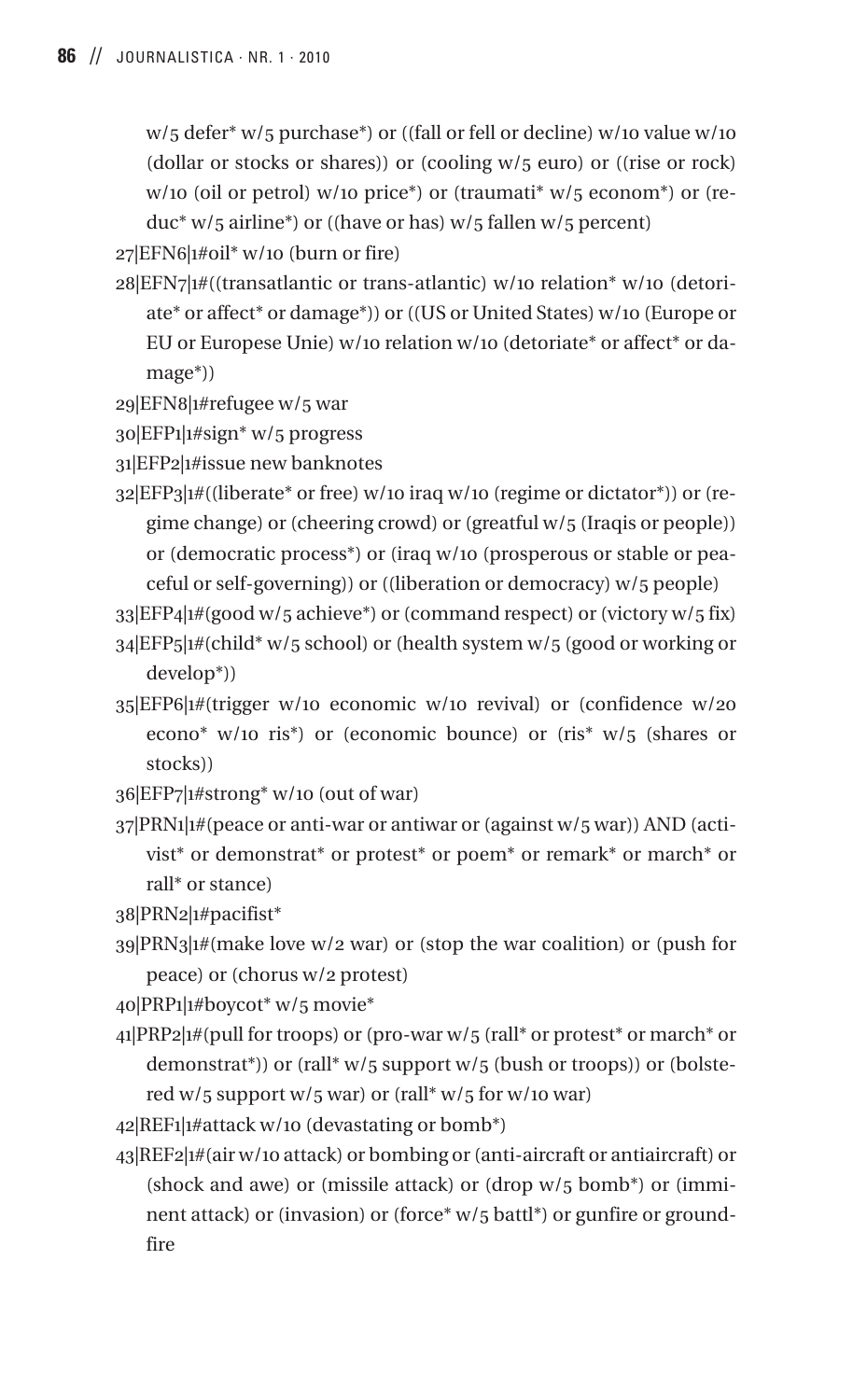- 44|REF3|1#(war w/10 inevitable) or (decision w/5 go w/5 war) or (buildup  $w/5$  war) or (prospect  $w/5$  war) or (military action)
- 45|REN1|1#((slaughter\* or wound\* or kill\* or murder\* or assassinat\* or (lost w/5 live) or dead\* or injured) w/10 (coalition or US or American or English or UK or Spanish or Italian) w/10 (troops or soldier\* or civilian\* or marin\*)) or (sacrific\* w/5 war) or (guerilla w/10 (war or tactic\*))
- 46|REN2|1#(worst week for US soldiers)
- 47|REN3|1#friendly fire or (coming under fire) or (collateral damage)
- 48|REN4|1#(arrogant or imperial) w/5 (power or unilateral\*)
- 49|REN5|1#(obstruct or diplomacy\*) w/5 (war or attack)
- 50|REN6|1#suicide w/5 (attack or bomb)
- 51|REP1|1#death or capture AND (uday or qusay or ali)
- 52|REP2|1#(America\* or United States or US or coalition or UK or United Kingdom or English\*) w/10 ((taking control) or (progress) or advances or racing or (statue\*  $w/5$  fall\*))

#### *Note:*

 $CAF =$  legitimization-neutral;  $CAN =$  legitimatization-negative;  $CAP =$  legitimization-positive;  $EFF = \text{consequences-neutral}$ ;  $EFN = \text{consequence-s-negative}$ ;  $EFP = \text{consequence}$ consequences-positive; REF = intervention-neutral; REN = intervention-negative;  $REP =$  intervention-positive; PRN = protest-negative; PRP = protest-positive; w/x = within x words';  $* =$  any character(s)